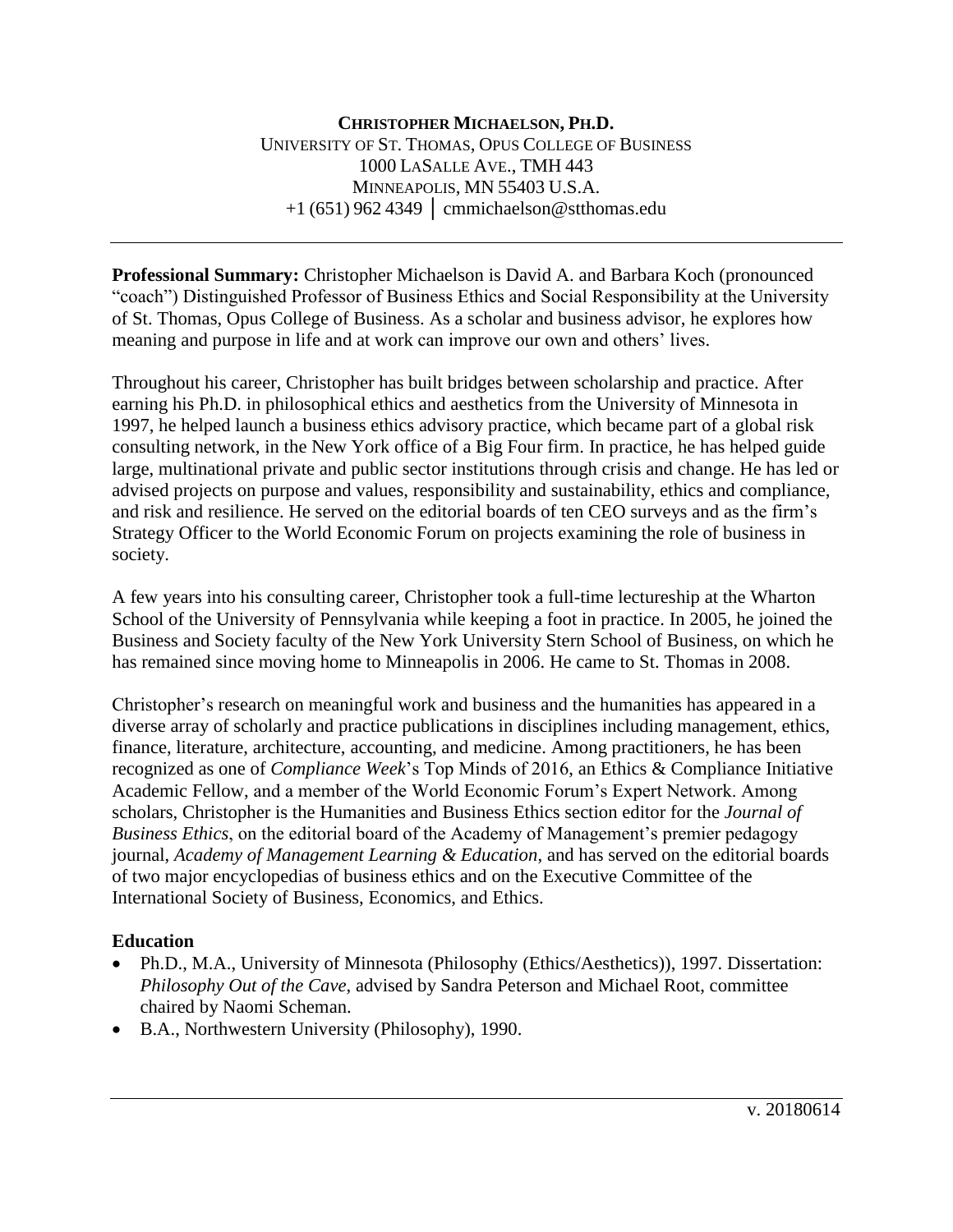#### **Current Academic Positions**

- University of St. Thomas, Opus College of Business
	- o David A. and Barbara Koch Distinguished Professor of Business Ethics and Social Responsibility, 2015-present, Associate Professor, Ethics & Business Law, 2012 present (Adjunct Professor, 2006-2008; Assistant Professor, 2008-2012).
	- o Research Director, Center for Principled Leadership
- New York University, Stern School of Business, Adjunct Professor, Business & Society, 2006-present (Visiting Assistant Professor, 2005-2006).
- University of Minnesota, Academic Health Center, Affiliate Faculty, Center for Bioethics, 2016-present.
- Ethics and Compliance Initiative, Academic Fellow, 2016-present.

### **Past Academic and Professional Positions**

- PwC (formerly, PricewaterhouseCoopers and Price Waterhouse), Strategy and Risk Institute Leader and Business Advisor, 1998-2016 (further detail below).
- University of Minnesota, Carlson School of Management, Senior Lecturer, Ethical Environment of Business, 2008.
- The Wharton School of the University of Pennsylvania, Visiting Lecturer, Legal Studies, 2002-2005.
- Previously, various teaching assistantships, adjunct, and other positions while a graduate student and consultant (further detail below).

### **Research and Publications**

#### *Articles and commentaries in refereed scholarly publications*

- Michaelson, C. 2017. A list of novels for teaching business ethics in the 21st century. *Management Teaching Review* 2(3): 235-249.
- Michaelson, C. 2017. Virtual Special Issue on Humanities and Business Ethics (Editorial essay). *Journal of Business Ethics*, DOI 10.1007/s10551-017-3538-y.
- Finnegan, A., Klein, M., Michaelson, C., and White, S. 2016. Can business help to cultivate peace and well being? A pedagogical case study. *Journal of Business, Peace and Sustainable Development* 8: 55-69.
- Michaelson, C. 2016. Useless and disinterested: How literature makes us better (Commentary). *American Journal of Bioethics – Neuroscience* 7(2): 95-96.
- Michaelson, C. 2016. A novel approach to business ethics education: Exploring how to live and work in the 21st century. *Academy of Management Learning & Education* 15(3): 588- 606.
- Gerde, V., and Michaelson, C. 2016. Institutional constraints and enablers: An introduction to the special topic forum on extreme operating environments (Editorial introduction). *Business and Society* 55(7): 927-933.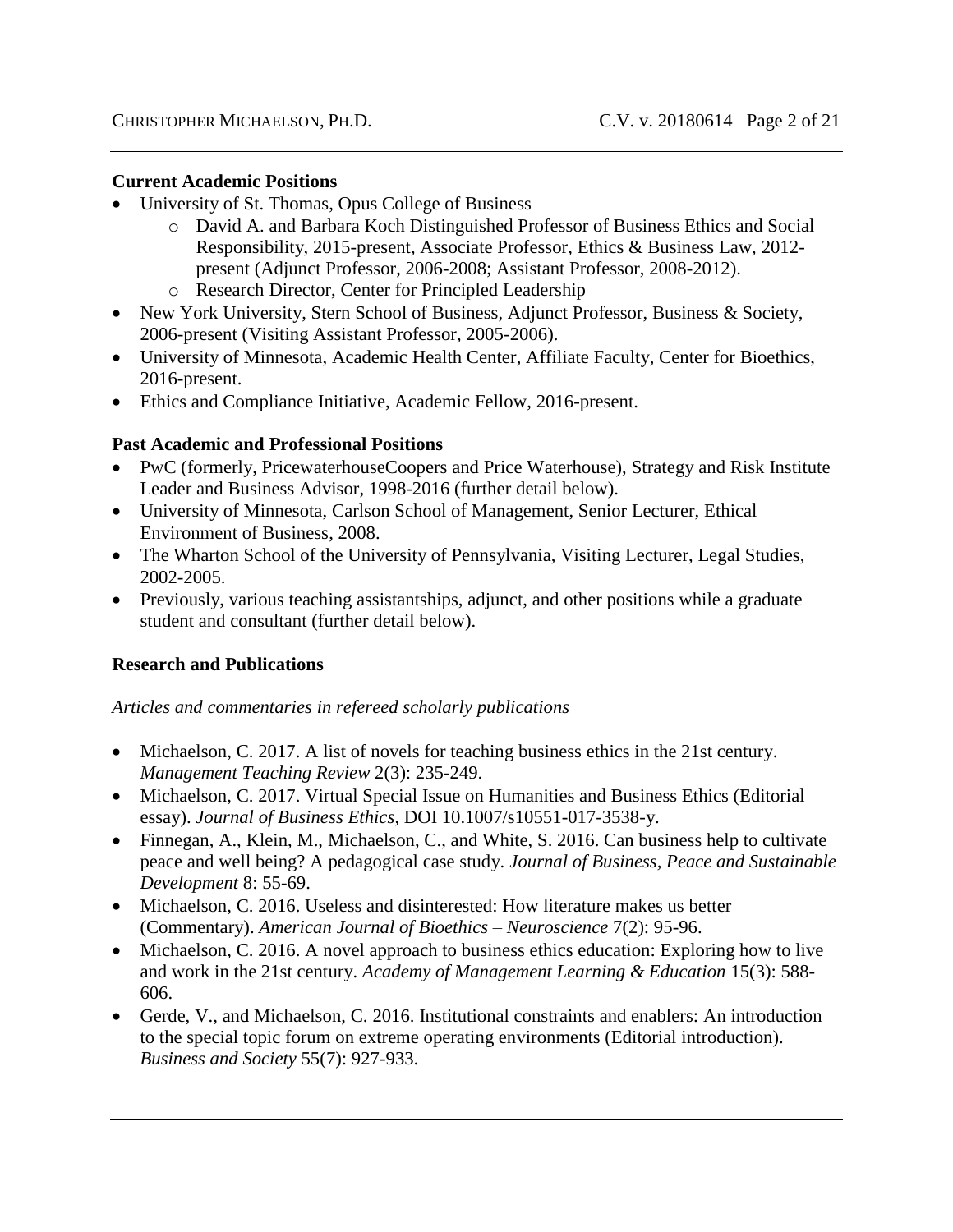- Brunnquell, D., and Michaelson, C. 2016. Moral hazard in pediatrics. *American Journal of Bioethics* 16(7): 29-38.
- Michaelson, C. 2016. Business in the work and world of David Foster Wallace. *Journal of Management Inquiry* 25(2): 214-222.
- Michaelson, C. 2015. Executive compensation and moral luck. *Business and Professional Ethics Journal* 34(2): 237-258.
- Michaelson, C. 2015. Accounting for meaning: On §22 of David Foster Wallace's 'The Pale King'. *Critical Perspectives on Accounting* 29: 54-64.
- Michaelson, C., and Gerde, V. 2015. How to live without certainty, without being paralyzed by hesitation: An introduction to the special topic forum on extreme operating environments (Editorial introduction). *Business and Professional Ethics Journal* 33(2-3): 205-209.
- Michaelson, C. 2015. How reading novels can help management scholars cultivate ambiculturalism (Commentary). *Academy of Management Review* 40(1): 147-149.
- Michaelson, C. 2014. The competition for the tallest skyscraper and its implications for global ethics and economics. *Council for Tall Buildings and Urban Habitat Journal* Issue IV: 20-27 (covered in *The Media Line*, 13 May 2015).
- Michaelson, C., Pratt, M.G., Grant, A.M., and Dunn, C.P. 2014. Meaningful work: Connecting business ethics and organization studies. *Journal of Business Ethics* 121(1): 77- 90.
- Glac, K., and Michaelson, C. 2012. What is a good answer to an ethical question? *Journal of Business Ethics Education* 9: 233-258.
- Michaelson, C. 2012. Reading leaders' minds: In search of the canon of 21st century global capitalism. *Asian Journal of Business Ethics* 1(1): 47-61.
- Michaelson, C. 2011. Morally differentiating responsibility for climate change mitigation: An analogy with Tolstoy's *Master and Man*. *Business and Professional Ethics Journal* 30(1- 2): 113-136.
- Michaelson, C. 2011. Whose responsibility is meaningful work? *Journal of Management Development* 30(6): 548-557.
- Michaelson, C. 2010. Business and/as/of the humanities. *Journal of Business Ethics Education* 7: 201-212.
- Michaelson, C. 2010. Revisiting the global business ethics question. *Business Ethics Quarterly* 20(2): 237-251 (covered in *Economics Week*, 14 May 2010)).
- Michaelson, C. 2009. Teaching meaningful work: Philosophical discussions on the ethics of career choice. *Journal of Business Ethics Education* 6: 43-67.
- Michaelson, C. 2009. Meaningful work and moral worth. *Business and Professional Ethics Journal* 28 (1-4): 27-48.
- Michaelson, C. 2008. Moral luck and business ethics. *Journal of Business Ethics* 83(4): 773- 787.
- Michaelson, C. 2008. Work and the most terrible life. *Journal of Business Ethics* 77(3): 335- 345.
- Michaelson, C. 2006. Compliance and the illusion of ethical progress. *Journal of Business Ethics* 66(2-3): 241-251.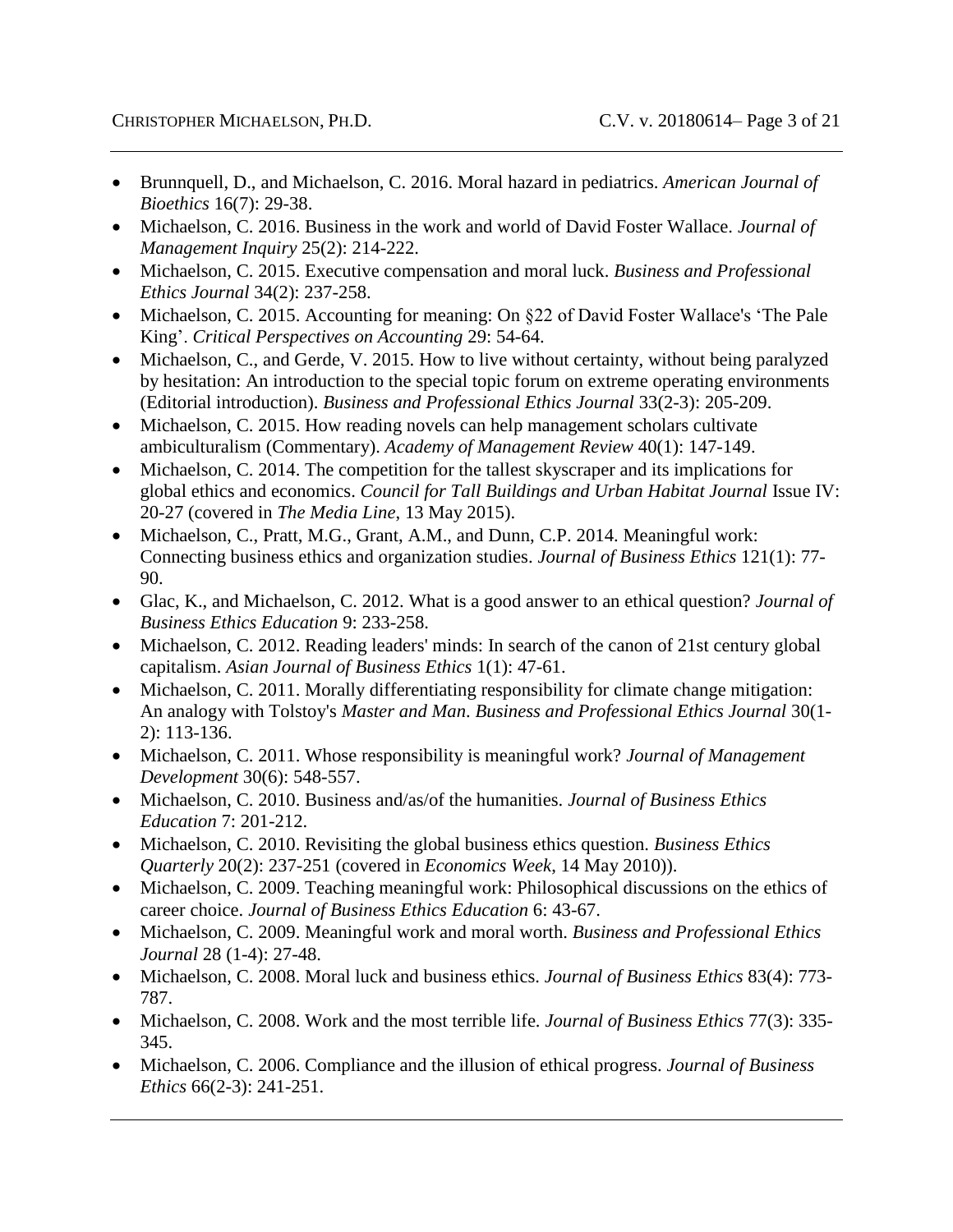- Michaelson, C. 2005. 'I want your shower time!' Drowning in work and the erosion of life. *Business and Professional Ethics Journal* 24(4): 7-26.
- Michaelson, C. 2005. Dealing with swindlers and devils: Literature and business ethics. *Journal of Business Ethics* 58(4): 359-373.
- Michaelson, C. 2005. Meaningful motivation for work motivation theory (Commentary). *Academy of Management Review* 30(2): 235-238.
- Michaelson, C. 2004. Business and ethics after September 11. *Business and Professional Ethics Journal* 12(1-2): 259-300.
- Michaelson, C. 2001. Is business ethics philosophy or sophism? *Business Ethics: A European Review* 10(4): 331-339.

### *Book chapters and entries*

- Michaelson, C. Forthcoming. Do we have to do meaningful work? In Ruth Yeoman, Katie Bailey, Adrian Madden, & Marc Thomps (Eds.), *Oxford Handbook of Meaningful Work*. Oxford University Press.
- Gini, A., and Michaelson, C. 2018. Work-Life Balance. In Robert W. Kolb (Ed.), *Encyclopedia of Business Ethics and Society (2nd edition)*. Thousand Oaks, California, USA: Sage Publications.
- Michaelson, C. 2018. Aesthetics. In Robert W. Kolb (Ed.), *Encyclopedia of Business Ethics and Society (2nd edition)*. Thousand Oaks, California, USA: Sage Publications.
- Michaelson, C. 2018. Collectivism. In Robert W. Kolb (Ed.), *Encyclopedia of Business Ethics and Society (2nd edition)*. Thousand Oaks, California, USA: Sage Publications.
- Michaelson, C. 2018. Quality of Life. In Robert W. Kolb (Ed.), *Encyclopedia of Business Ethics and Society (2nd edition)*. Thousand Oaks, California, USA: Sage Publications.
- Michaelson, C. 2015. David Foster Wallace's Love-Hate Relationship with Consumer Capitalism. In E. Brutton, C. Kampmeier, and A. Kontos (eds.), *Normal 2014: Selected Works from the First Annual David Foster Wallace Conference*. Gilson, Illinois, USA: Lit Fest Press.
- Michaelson, C. 2014. Moral luck. In the *Wiley Encyclopedia of Management – Business Ethics*. Hoboken, New Jersey, USA: John Wiley & Sons.
- Michaelson, C. 2014. Terrorism. In the *Wiley Encyclopedia of Management – Business Ethics*. Hoboken, New Jersey, USA: John Wiley & Sons.
- Michaelson, C. 2014. World Economic Forum. In the *Wiley Encyclopedia of Management – Business Ethics*. Hoboken, New Jersey, USA: John Wiley & Sons.
- Michaelson, C. 2014. Literature and the canonical values of capitalism. In D. Koehn and D. Elm (eds.), *Aesthetics and Business Ethics*. Dordrecht: Springer.
- Michaelson, C. 2012. The value(s) of work. In Jeffrey J. Froh and Acacia Parks-Sheiner (eds.), *Activities for Teaching Positive Psychology: A Guide for Instructors*. Washington, DC, USA: American Psychological Association.
- Michaelson, C. 2009. Values and capitalism. In Jeffery Smith (Ed.), *Normative Theory and Business Ethics:* 195-208. Lanham, Maryland, USA: Rowman & Littlefield.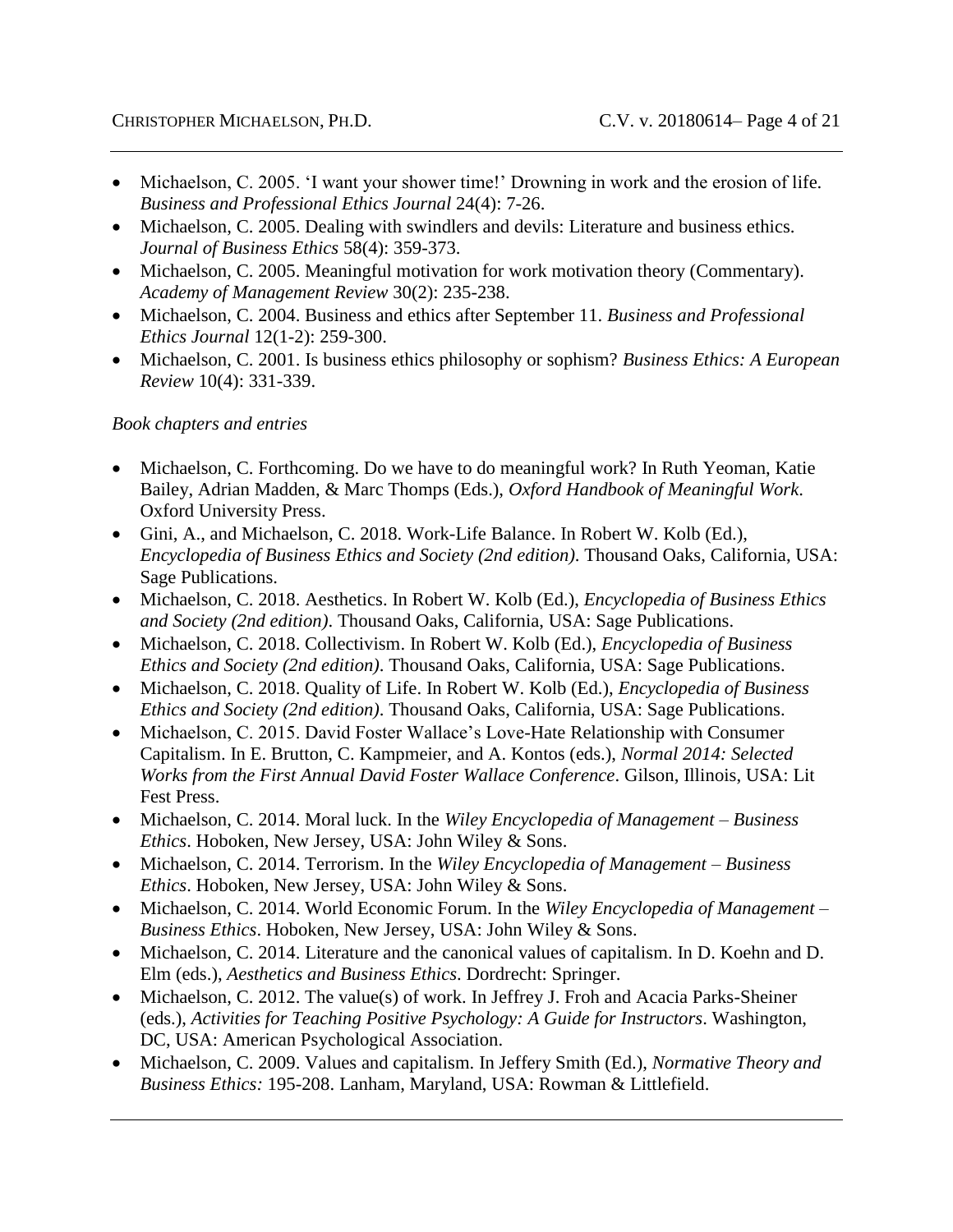- Michaelson, C. 2007. Ethics and the tobacco industry. In Robert W. Kolb (Ed.), *Encyclopedia of Business Ethics and Society v. 2:* 794-799. Thousand Oaks, California, USA: Sage Publications.
- Michaelson, C. 2007 (revised 2016 for 2nd edition). Humanities and business ethics. In Robert W. Kolb (Ed.), *Encyclopedia of Business Ethics and Society v. 3:* 1081-1084. Thousand Oaks, California, USA: Sage Publications.
- Michaelson, C. 2007. Meaningful work (revised 2016 for forthcoming 2nd edition). In Robert W. Kolb (Ed.), *Encyclopedia of Business Ethics and Society v. 3:* 1355-1358. Thousand Oaks, California, USA: Sage Publications.
- Michaelson, C. 2007. Moral luck (revised 2016 for 2nd edition). In Robert W. Kolb (Ed.), *Encyclopedia of Business Ethics and Society v. 3:* 1426-1428. Thousand Oaks, California, USA: Sage Publications.
- Michaelson, C. 2007. Reputation management. In Robert W. Kolb (Ed.), *Encyclopedia of Business Ethics and Society v. 4:* 1820-1823. Thousand Oaks, California, USA: Sage Publications.
- Michaelson, C. 2007. Terrorism (revised 2016 for 2nd edition). In Robert W. Kolb (Ed.), *Encyclopedia of Business Ethics and Society v. 5:* 1068-2071. Thousand Oaks, California, USA: Sage Publications.
- Michaelson, C. 2002. Philosophy out of the cave. In Laura Duhan Kaplan (Ed.), *Philosophy and Everyday Life:* 214-221. New York, USA: Seven Bridges Press.

*Reviews, teaching materials, proceedings, and other publications*

- Michaelson, C. 2016. Review of F. Scott Fitzgerald's *The Diamond as Big as the Ritz*, Abdulrahman Munif's *Cities of Salt*, Zadie Smith's *The Embassy of Cambodia*, and Dave Eggers' *The Circle*. *Academy of Management Learning & Education* 15(1): 195-198.
- Michaelson, C. 2015. Exploring capitalist fiction (book review on Edward C. Younkins' *Exploring Capitalist Fiction*). *Business Ethics Quarterly* 25(1): 151-154.
- Michaelson, C. 2014. Business students should read great novels: The power of literary words for management education. *Academy of Management Best Paper Proceedings*.
- Michaelson, C. 2012. Cantor Fitzgerald and September 11. *Journal of Business Ethics Education* 9: 411-420.
- Michaelson, C., Glac, K., and Koehn, D. 2011. Reflections on the third Shanghai international conference on business ethics 2010. *Society for Business Ethics Newsletter*  21(3): 20-21.
- Michaelson, C. 2006. Just work (book note on Russell Muirhead's *Just Work*). *Business Ethics Quarterly* 16(1): 110.
- Michaelson, C. 2006. The grid (teaching note on Godfrey Reggio's *Koyaanisqatsi*). *Ethics in Film* 001.
- Michaelson, C. 2005. A slice of trouble (teaching note on Spike Lee's *Do the Right Thing*). *Ethics in Film* 003.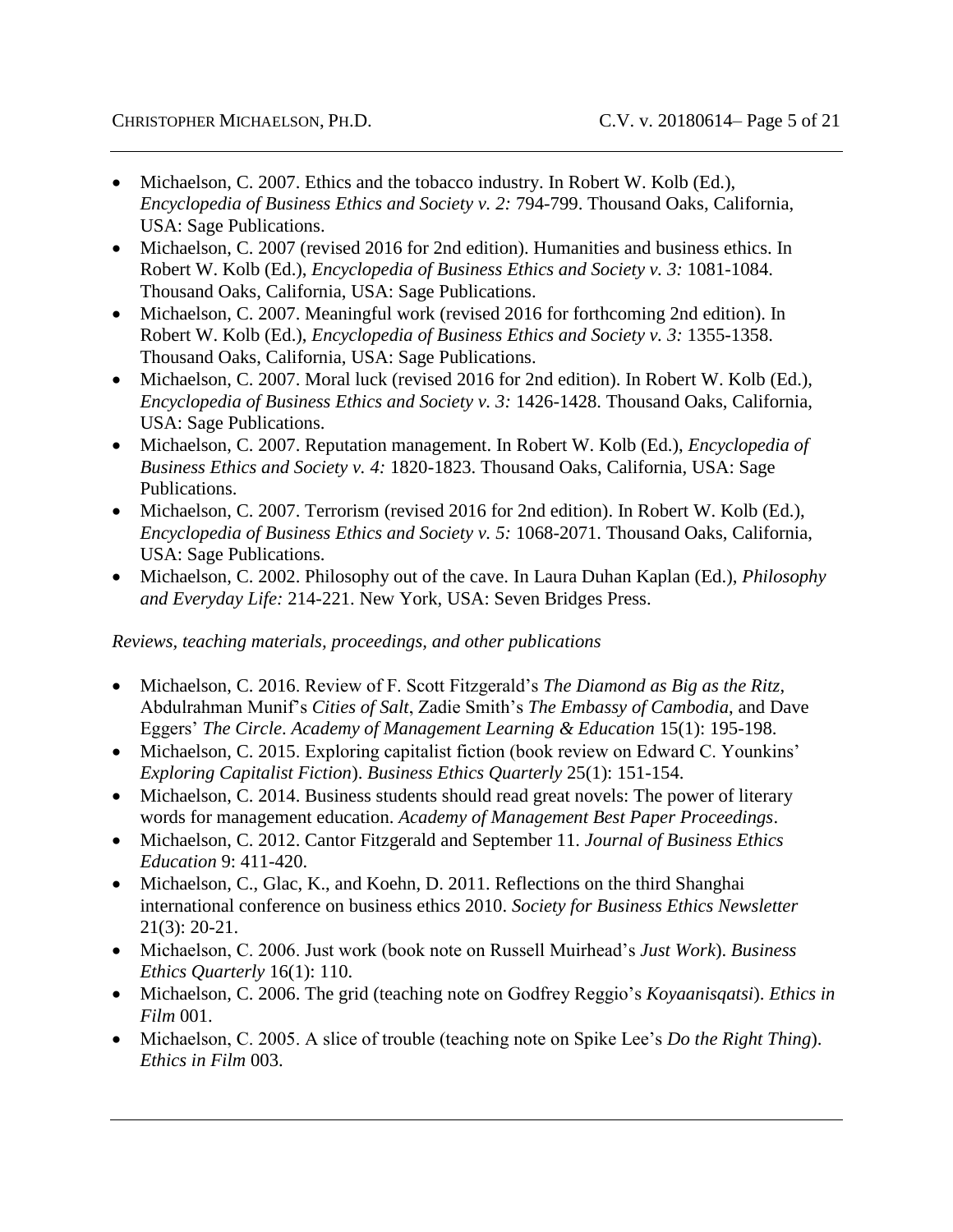Michaelson, C. 2004. A Cantor's prayer for meaningful work. *Proceedings of the International Society for the Study of Work and Organizational Values*.

### *Other media publications and blogs*

- Michaelson, C. 2018. These are the books President Trump should read on his way to Davos. *The Washington Post*, 23 January. Online at https://www.washingtonpost.com/gdprconsent/?destination=%2fnews%2fposteverything%2fwp%2f2018%2f01%2f23%2ftheseare-the-books-president-trump-should-read-on-his-way-todavos%2f%3f&utm\_term=.04a5d4d00ec2 (reprint of *The Conversation* piece below).
- Michaelson, C. 2018. Trump goes to Davos: Four books he should read on first trip to gathering of global elites. *The Conversation*, 22 January. Online at https://theconversation.com/trump-goes-to-davos-4-books-he-should-read-on-first-trip-togathering-of-global-elites-90075.
- Michaelson, C. 2017. Branding your social mission. *Minneapolis Star-Tribune* Outside Consultant, 22 May. Online at http://www.startribune.com/the-need-to-be-genuineincorporating-your-social-mission-with-your-corporate-brand/423240503/.
- Michaelson, C. 2017. Dostoevsky titles that ominously foreshadowed the presidency of Donald J. Trump. *McSweeney's* Internet Tendency, 3 May. Online at https://www.mcsweeneys.net/articles/dostoevsky-titles-that-ominously-foreshadowed-thepresidency-of-donald-j-trump.
- Michaelson, C. 2017. Capitalism reading list. Ethical Systems, 17 February. Online at http://www.ethicalsystems.org/content/reading-succeed.
- Michaelson, C., and Tosti-Kharas, J. 2016. Work worth dying for? *The Huffington Post*, 9 September. Online at http://www.huffingtonpost.com/christopher-michaelson-phd/workworth-dying-for\_b\_11939748.html.
- Michaelson, C. 2015. Reading for leading: Can novels help develop tomorrow's CEO's skills? PwC *CEO Insights* blog, 17 August. Online at http://pwc.blogs.com/ceoinsights/2015/08/reading-for-leading.html.
- Michaelson, C. 2015. Seven good novels that will make you a more resilient leader. PwC *Risk Insights* blog, 17 June. Online at http://pwc.blogs.com/resilience/2015/06/seven-goodnovels-that-will-make-you-a-more-resilient-leader.html.
- Michaelson, C. 2015. Making work meaningful. University of St. Thomas Opus Magnum blog, 24 April. Online at http://www.stthomas.edu/news/making-work-meaningful/.
- Finnegan, A., Ketcher, K.T., Klein, M., Michaelson, C., Nelson-Pallmeyer, J., Ngeh, E., Schlabach, G., Seltzer, J., and White, S., 2015. Building peace on campus. University of St. Thomas Newsroom, 24 April. Online at http://www.stthomas.edu/news/building-peacecampus/.
- Michaelson, C. 2015. Cheering on income equality, from Davos to Melbourne. *The Huffington Post*, 27 January. http://www.huffingtonpost.com/christopher-michaelsonphd/cheering-on-income-equali\_b\_6550756.html.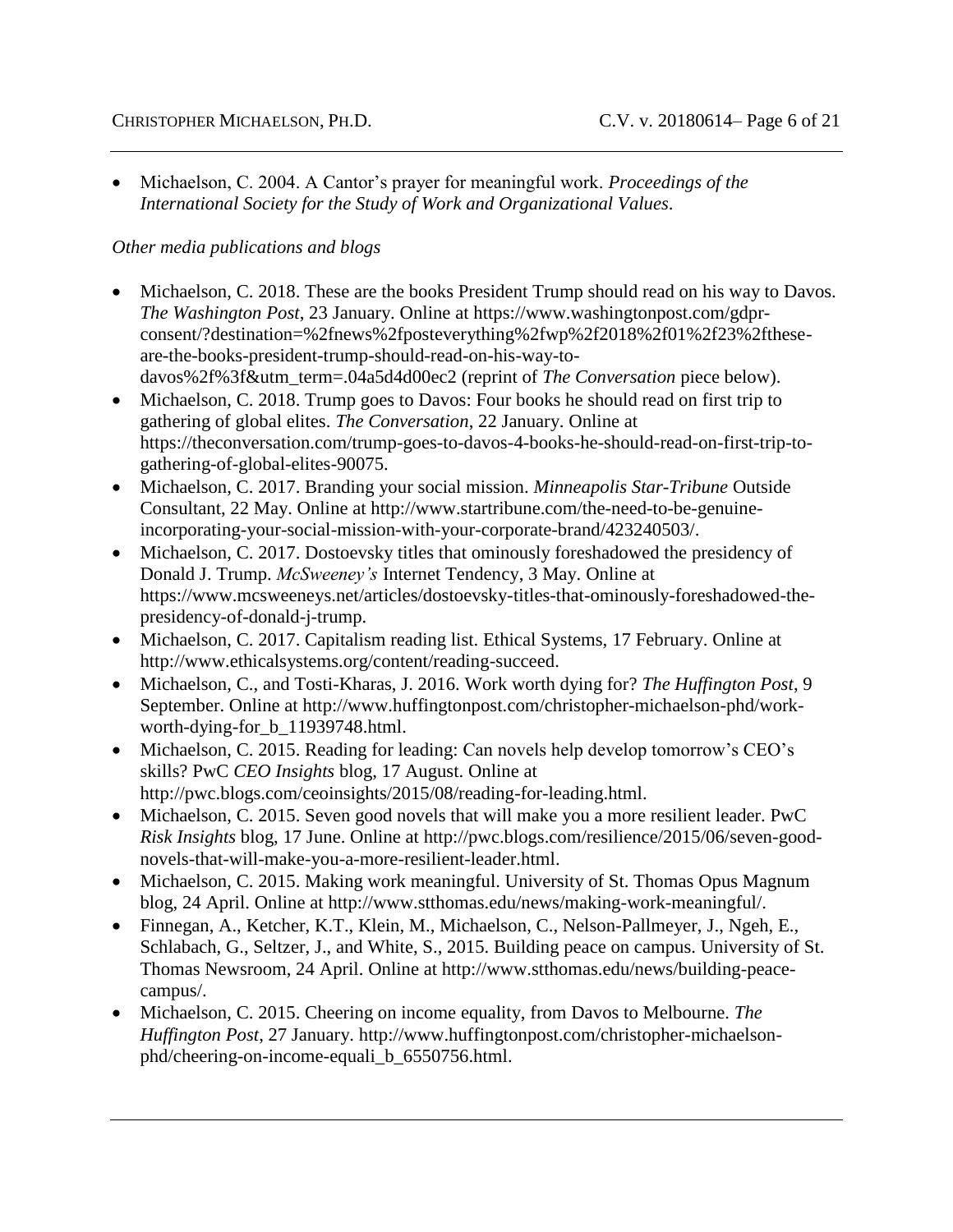- Michaelson, C. 2014. The violence spills off the field. *Minneapolis Star-Tribune*, 17 September. http://www.startribune.com/opinion/commentaries/275368831.html. (Also in *The Huffington Post*, 17 September. http://www.huffingtonpost.com/christopher-michaelsonphd/the-violence-spills-off-t\_b\_5838026.html)
- Michaelson, C. 2014. Business novels and good character(s). Ethical Systems, 24 March. http://ethicalsystems.org/content/business-novels-and-good-characters.
- Michaelson, C. 2013. Meaningful work in *The Pale King*: In Memory of David Foster Wallace, Five Years On. *The Huffington Post*, 10 September. http://www.huffingtonpost.com/christopher-michaelson-phd/meaningful-work-in-thepa\_b\_3895759.html. (covered by *The Howling Fantods* (11 September 2013)
- Michaelson, C. 2013. Is it legal? Yes. Ethical? Perhaps. Underhanded? Definitely. *The Huffington Post*, 19 August. http://www.huffingtonpost.com/christopher-michaelsonphd/michael-chang-underhand-serve\_b\_3768181.html.
- Michaelson, C. 2013. Leadership and the stories we tell. PwC CEO Insights Blog. 15 April. Online at http://pwc.blogs.com/ceoinsights/2013/04/leadership-and-the-stories-we-tell.html.
- World Economic Forum, in collaboration with PwC (project lead). 2013. Resilience practices: One-year follow-up analysis of *Global Risks 2012* cases. Online at http://reports.weforum.org/global-risks-2013/view/section-seven-online-onlycontent/resilience-practices-one-year-follow-up-analysis-of-global-risks-2012-cases/.
- Michaelson, C. 2012. On meaningful work and the good life. University of St. Thomas *Exemplars*.
- Michaelson, C. 2012. Romney can't buy happiness. *The Huffington Post*, 17 October. http://www.huffingtonpost.com/christopher-michaelson-phd/romney-cant-buyhappiness\_b\_1974167.html.
- Michaelson, C. 2012. Rise and shine: Skyscrapers and global well being. *The Huffington Post*, 12 September. http://www.huffingtonpost.com/christopher-michaelson-phd/rise-andshine-skyscraper\_b\_1870678.html.
- Michaelson, C. 2012. Kentucky's identity paradox. *The Huffington Post*, 25 June. Online at http://www.huffingtonpost.com/christopher-michaelson-phd/kentucky-one-and-doneplayers\_b\_1624382.html.
- Michaelson, C. 2012. Tolstoy in Rio: A climate change analogy. *The Huffington Post*, 21 June. Online at http://www.huffingtonpost.com/christopher-michaelson-phd/tolstoy-in-rio-aclimate-\_b\_1608401.html.
- Michaelson, C. 2012. We are all traveling salesmen. *The Huffington Post*, 30 May. Online at http://www.huffingtonpost.com/christopher-michaelson-phd/death-of-asalesman\_b\_1552475.html.
- Michaelson, C. 2012. What is meaningful work? 5 questions with Prof. Michaelson. University of St. Thomas Opus Magnum blog. Online at http://blogs.stthomas.edu/opusmagnum/2012/05/17/what-is-meaningful-work-5-questionswith-prof-michaelson/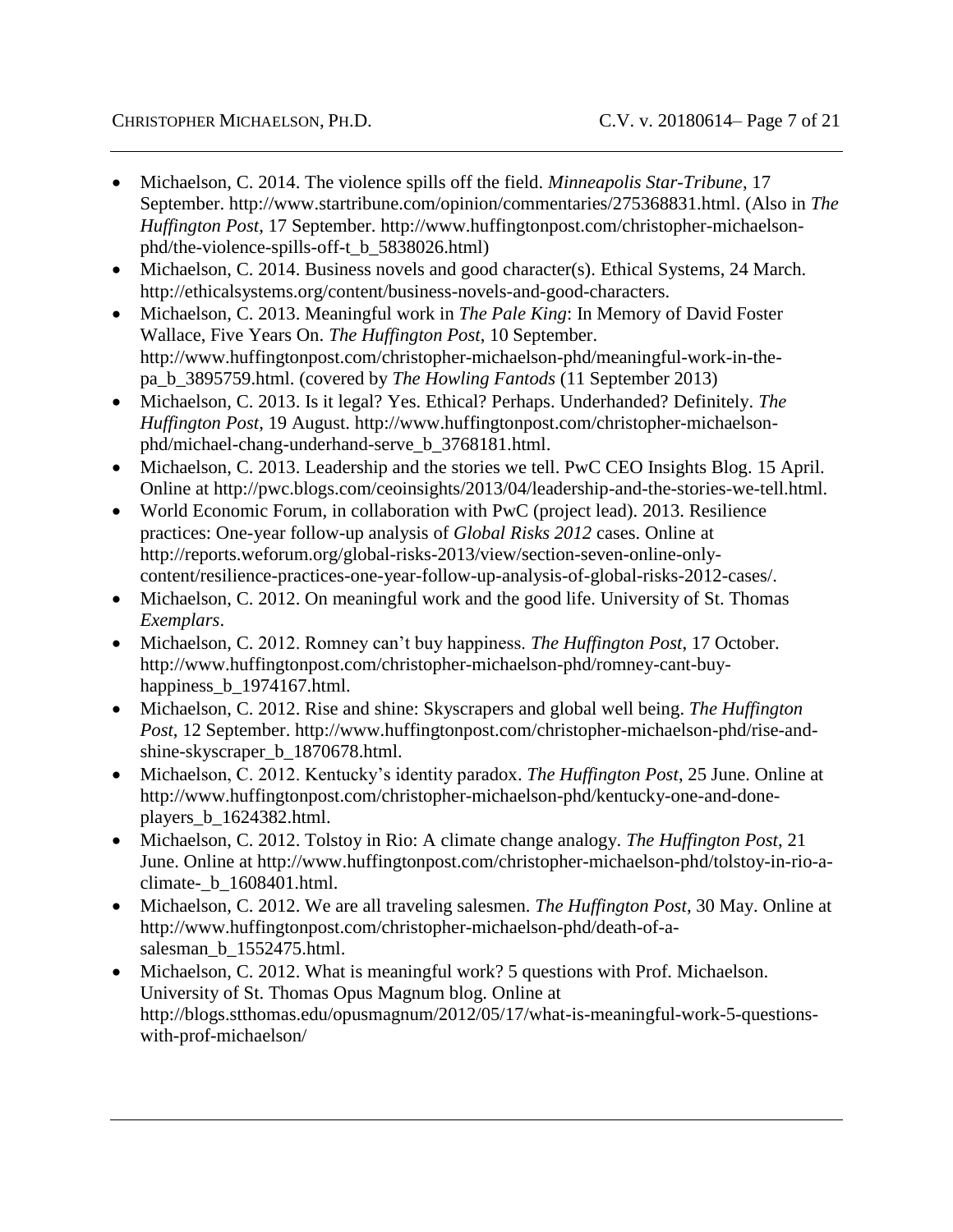- Michaelson, C. 2012. Imagining the presidential canon: A thought experiment in American politics. *The Huffington Post*, 4 April. Online at http://www.huffingtonpost.com/christophermichaelson-phd/imagining-the-presidential-canon\_b\_1400581.html.
- Michaelson, C. 2012. Mann meets humanity in Davos. *The Huffington Post*, 31 January. Online at http://www.huffingtonpost.com/christopher-michaelson-phd/davos-2012\_b\_1245312.html.
- Michaelson, C. 2011. 'Tis better to give than to give back. University of St. Thomas Opus Magnum blog. Online at http://blogs.stthomas.edu/opusmagnum/2011/12/12/%e2%80%98tis-better-to-give-than-togive-back/.
- Michaelson, C. 2011. September 12, 2001, 3 o'clock a.m. National September 11 Memorial and Museum. Online at http://makehistory.national911memorial.org/submission/4109001.
- Michaelson, C. 2010. The importance of meaningful work. *MIT Sloan Management Review* 51(2): 12-13 (covered in *Forbes.com*, 11 March 2010) and *Campus Career Counselor*, March 2010)). In print and online at http://sloanreview.mit.edu/the-magazine/2010 winter/51202/the-importance-of-meaningful-work/.
- Michaelson, C. (with MBA candidates Nicholas Blawat, Christina Stevenson, Kelly Thorne, Paul Topping, and Marc Volpe). 2004. The lobster, the squid, and the Cadillac El Dorado: MBA candidates battle for future control of the swamplands". *The Wharton Journal* 50(4): 8- 9.
- Michaelson, C., and Ponemon, L.A. 2000. Values added: Rules and values in ethical decision making. *Strategic Finance* February: 24, 75.

## *Non-academic white papers*

- PricewaterhouseCoopers and LRN (editorial board and author team). 2016. Connecting the dots: How purpose can join up your business.
- PricewaterhouseCoopers (editorial board and author team). 2016. 19th annual global CEO survey ("Redefining Business Success in a Changing World").
- PricewaterhouseCoopers (editorial board and author team). 2015. 18th annual global CEO survey ("A Marketplace Without Boundaries?").
- PricewaterhouseCoopers (editorial board). 2014. 17th annual global CEO survey ("Fit for the Future").
- World Economic Forum and PwC (interviewee). 2013. Examining the leadership, trust, organisational performance and societal value equation.
- PricewaterhouseCoopers (editorial board). 2013. 16th annual global CEO survey ("Dealing with Disruption").
- PricewaterhouseCoopers (editorial board). 2012. 15th annual global CEO survey ("Delivering Results").
- PricewaterhouseCoopers (editorial team). 2011. 14th annual global CEO survey ("Growth Reimagined").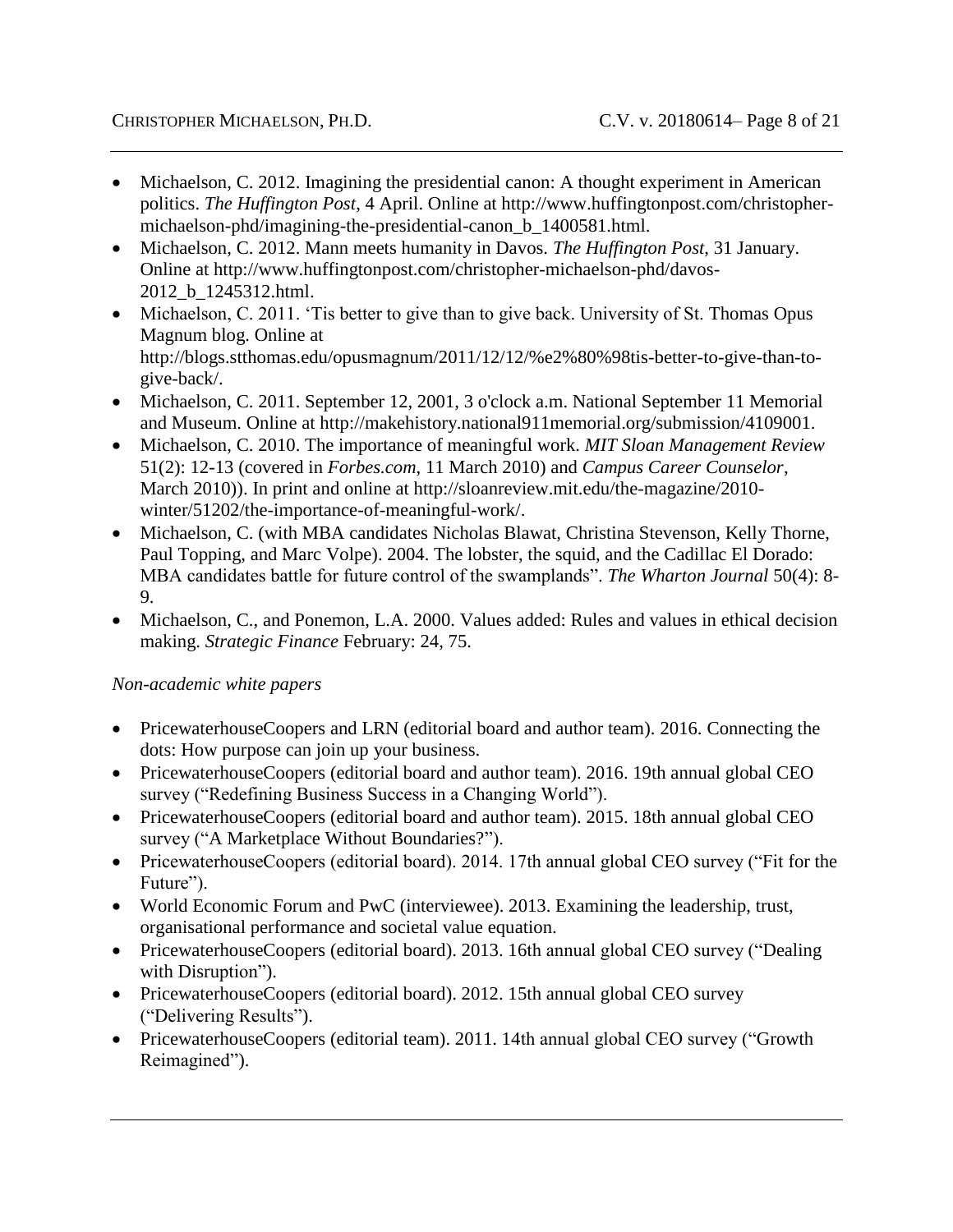- PricewaterhouseCoopers (editorial board). 2010. 13th annual global CEO survey ("Setting a Smarter Course for Growth").
- Jourdan, C. and Michaelson, C. 2009. Extending Enterprise Risk Management to address emerging risks (briefing paper for a workshop in association with the World Economic Forum Annual Meeting).
- PricewaterhouseCoopers (editorial team). 2009. 12th annual global CEO survey ("Redefining Success").
- World Economic Forum Global Risk Network in collaboration with PricewaterhouseCoopers (editorial team). 2008. Global Growth@Risk.
- Michaelson, C. and Lambin, S. 2008. Managing and capitalising on global risks in a connected world (briefing paper for a workshop in association with the World Economic Forum Annual Meeting).
- PricewaterhouseCoopers (editorial team). 2008. 11th annual global CEO survey ("Compete & Collaborate: What is Success in a Connected World?").
- World Economic Forum Global Risk Network in collaboration with PricewaterhouseCoopers (editorial team). 2007. Global Growth@Risk.
- PricewaterhouseCoopers (editorial team). 2007. Global risk, reward, business, and society: Collaborate or collapse? (briefing paper for a workshop in partnership with the World Economic Forum Global Risk Network).
- PricewaterhouseCoopers (advisory team). 2007. 10th Annual Global CEO Survey ("Balancing the Global Equation").
- Michaelson, C. 2001. What is effective compliance? PricewaterhouseCoopers *re: Business*, (online) and PricewaterhouseCoopers *CFO Direct Network*.
- Di Florio, C., Michaelson, C., O'Brien, T.M., and Trent, B. 2001. Corporate governance: Compliance at the core. PricewaterhouseCoopers *re: Business*.
- Michaelson, C., and Ponemon, L.A. 2000. Ethics at the core: Risk management and beyond. *Investment Management Perspectives* 2: 4-11

# **Selected Presentations and Panels**

- "A Normative Theory of Work Meaning Emerging from Close Relations' Perspectives on Work" (with J. Tosti-Kharas), Symposium on Meaningful Work and Sustainability, Vrije Universiteit, Amsterdam, The Netherlands, 2018.
- "Our Students and the Search for Meaningful Work," Minnesota Private College Council, Augsburg University, Minneapolis, MN, USA, 2018.
- "A Normative Theory of Work Meaning Emerging from Close Relations' Perspectives on Work" (with J. Tosti-Kharas), May Meaning Meeting, Rice University, Houston, Texas, USA, 2018.
- "Communicating Purpose: Exploring CEOs' Statements of Purpose" (with D. Lepisto and M. Pratt), May Meaning Meeting, Rice University, Houston, Texas, USA, 2018.
- "Dying of Meaningless Work," University of Minnesota Center for Bioethics, Mini Bioethics Academy, Minneapolis, MN, USA 2017.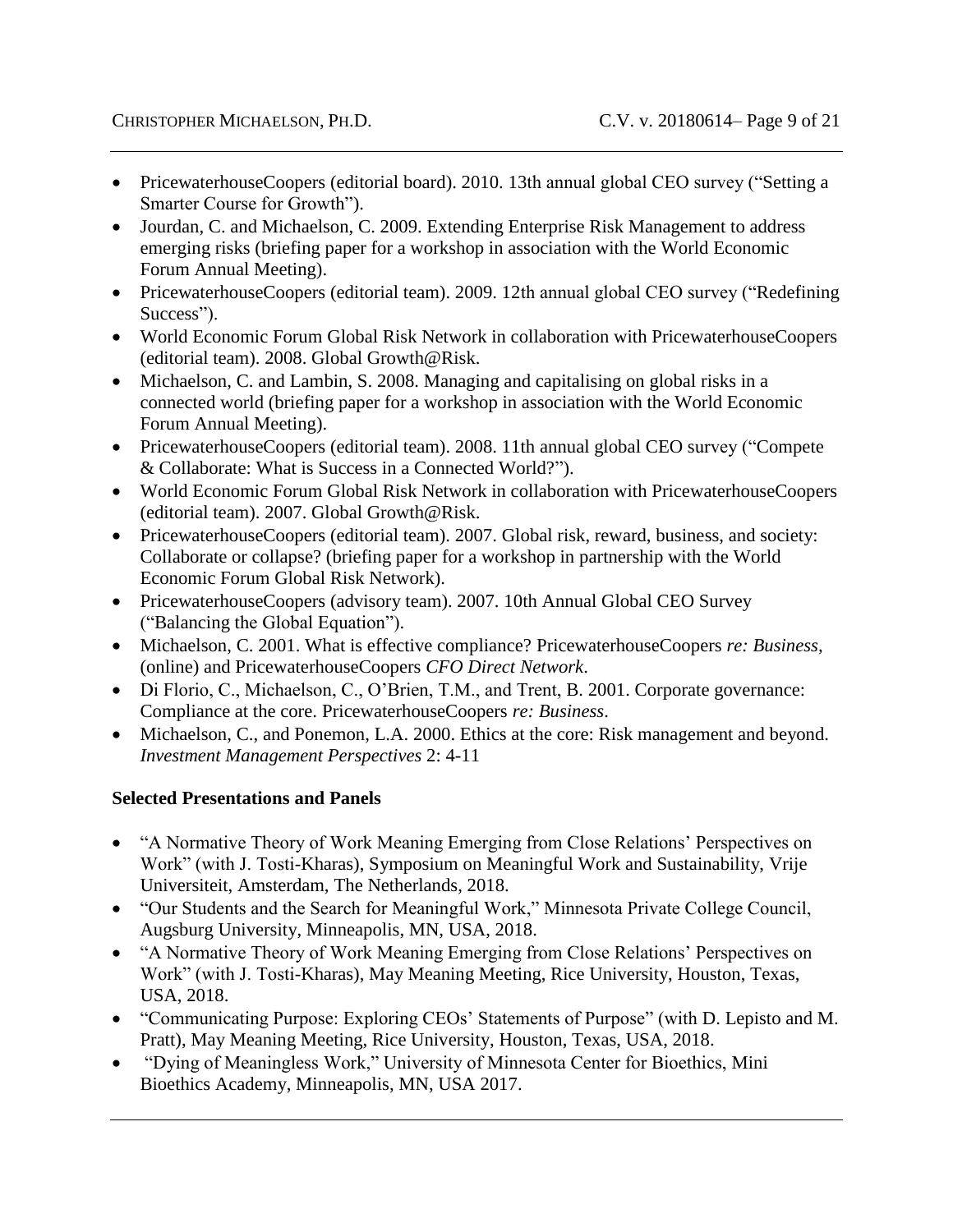- "A Moral Absolutist Definition of Meaningful Work," Academy of Management Annual Meeting, Atlanta, Georgia, USA, 2017.
- "Instrumentality, Identity, and Omnipresence of Work," Society for Business Ethics Annual Meeting, Atlanta, Georgia, USA, 2017.
- Co-moderator (with R, Wolf), "Reading the Tea Leaves of Your Career," Compliance Week Annual Conference, Washington, DC, USA, 2017.
- "Do We Have to do Meaningful Work?" Seattle University, Seattle, Washington, USA, 2017.
- "Does Ethics & Compliance Have a(n) Organizational Purpose?" Northwest Business Ethics Network, Seattle, Washington, USA, 2017.
- "'Portraits of Grief' Project Update" (with J. Tosti-Kharas), May Meaning Meeting, Boston College, Boston, Massachusetts, USA, 2017.
- "Moral Hazard in Pediatrics," Children's Hospitals and Clinics of Minnesota, Minneapolis, Minnesota, USA, 2017.
- "Ethics & Compliance in the Emerging Conversation about Organizational Purpose," Ethics and Compliance Initiative Fellows Program, Washington, DC, USA, 2017.
- "Moral Hazard in Pediatrics," University of Minnesota Center for Bioethics, Minneapolis, Minnesota, USA, 2016.
- "Portraits of Grief: Loved Ones' Perceptions of the Place of Work in the Good Life" (with J. Tosti-Kharas), Academy of Management Annual Meeting, Anaheim, California, USA, 2016.
- "A Meta-Narrative Story of Organizational Stories: A Review and Typology" (with M. Beigi and J. Callahan), Academy of Management Annual Meeting, Anaheim, California, USA, 2016.
- "A Living List of Stories for Teaching Business Ethics," Society for Business Ethics Annual Meeting, Anaheim, California, 2016.
- "Shanghai's Skyscrapers and Well-Being," International Society for Business, Economics, and Ethics World Congress, Shanghai, China, 2016.
- "Portraits of Grief: Loved Ones' Perceptions of the Place of Work in the Good Life" (with J. Tosti-Kharas), May Meaning Meeting, San Francisco, California, USA, 2016.
- "Purpose of Purpose" (with D. Lepisto and M. Pratt), May Meaning Meeting, San Francisco, California, USA, 2016.
- "Stories of Future Capitalism," University of Illinois-Chicago Integritas Institute, Chicago, Illinois, USA, 2016.
- "What is Meaningful Work?" Society for Business Ethics Annual Meeting, Vancouver, British Columbia, Canada, 2015.
- "Teaching Professional Responsibility with Novels," with M. Statler, Society for Business Ethics Annual Meeting, Vancouver, British Columbia, Canada, 2015.
- "Making Work Meaningful," National Association of Asian MBAs, Minneapolis, Minnesota, USA, 2015.
- Panelist, discussion of the world premiere of Lee Blessing's *For the Loyal*, Illusion Theater, Minneapolis, Minnesota, USA, 2015.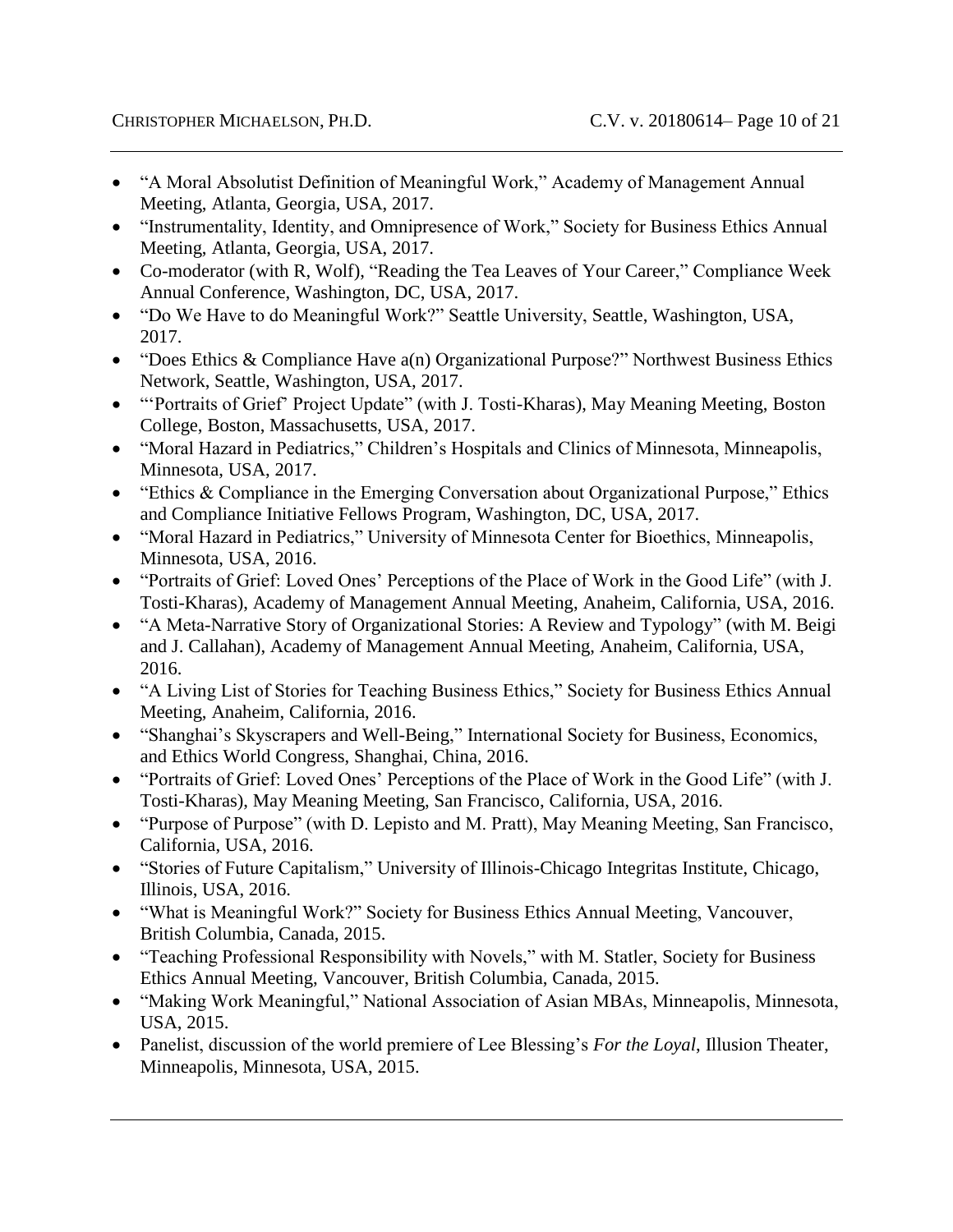- "In Search of a Generally Accepted Definition of 'Meaningful Work," May Meaning Meeting, Yale University, Litchfield, Connecticut, USA, 2015.
- "Making Work Meaningful," University of St. Thomas Power Lunch, Minneapolis, Minnesota, USA, 2015.
- "What CEOs Think About Business Ethics," Ethics Resource Center Fellows Program, Arlington, Virginia, USA, 2015.
- "Narratives of Capitalism," University of Florida Center for the Humanities in the Public Sphere, Gainesville, Florida, USA, 2014.
- Panelist, "Conscious Capitalism," National Association of Corporate Directors Minnesota Chapter, Minneapolis, Minnesota, USA, 2014.
- "Business Students Should Read Great Novels: The Power of Words for Management Education," Academy of Management Annual Meeting, Philadelphia, Pennsylvania, USA, 2014.
- "Do We Have to Do Meaningful Work?" Society for Business Ethics Annual Meeting, Philadelphia, Pennsylvania, USA, 2014.
- "Trying to Get Back What I Never Actually Had" (story), First Annual David Foster Wallace Conference, Bloomington, Illinois, USA, 2014.
- "Business in the Work and World of David Foster Wallace," First Annual David Foster Wallace Conference, Bloomington, Illinois, USA, 2014.
- "Business in the Work and World of David Foster Wallace," May Meaning Meeting, University of St. Thomas, Owatonna, Minnesota, USA, 2014.
- Moderator, "What Makes Work Meaningful? Why Does it Matter? How Can it be Cultivated?" University of St. Thomas, Minneapolis, Minnesota, USA, 2014.
- "Is Meaningful Work Moral Work?" University of St. Thomas Research Conference, Minneapolis, Minnesota, USA, 2014.
- "Business Novels and Good Characters: Using Novels in Professional Responsibility," New York University Business and Society Program, New York, New York, USA, 2014.
- Moderator, "Inspiring Peacemaking in Tomorrow's Leaders," Nobel Peace Prize Forum, Minneapolis, Minnesota, USA, 2014.
- Participant, "Enterprise Resilience Roundtable," Continuity Insurance & Risk and PricewaterhouseCoopers, London, UK, 2013.
- Panelist, "Protecting Your Business in a Digital Economy," World Economic Forum Cross-Industry Meeting on Hyperconnectivity, New York, USA, 2013.
- "A Normative Theory of Meaningful Work," University of St. Thomas Research Conference, Minneapolis, Minnesota, USA, 2013.
- "A Normative Theory of Meaningful Work," Society for Industrial-Organizational Psychology Annual Meeting, Houston, Texas, USA, 2013.
- "Morality and Meaningful Work," May Meaning Meeting, University of Michigan, Ann Arbor, Michigan, USA, 2013.
- Panelist, "Ethics Clinical Pathological Conference: Requests to Compel Treatment," Children's Hospitals and Clinics of Minnesota, St. Paul, Minnesota, USA, 2013.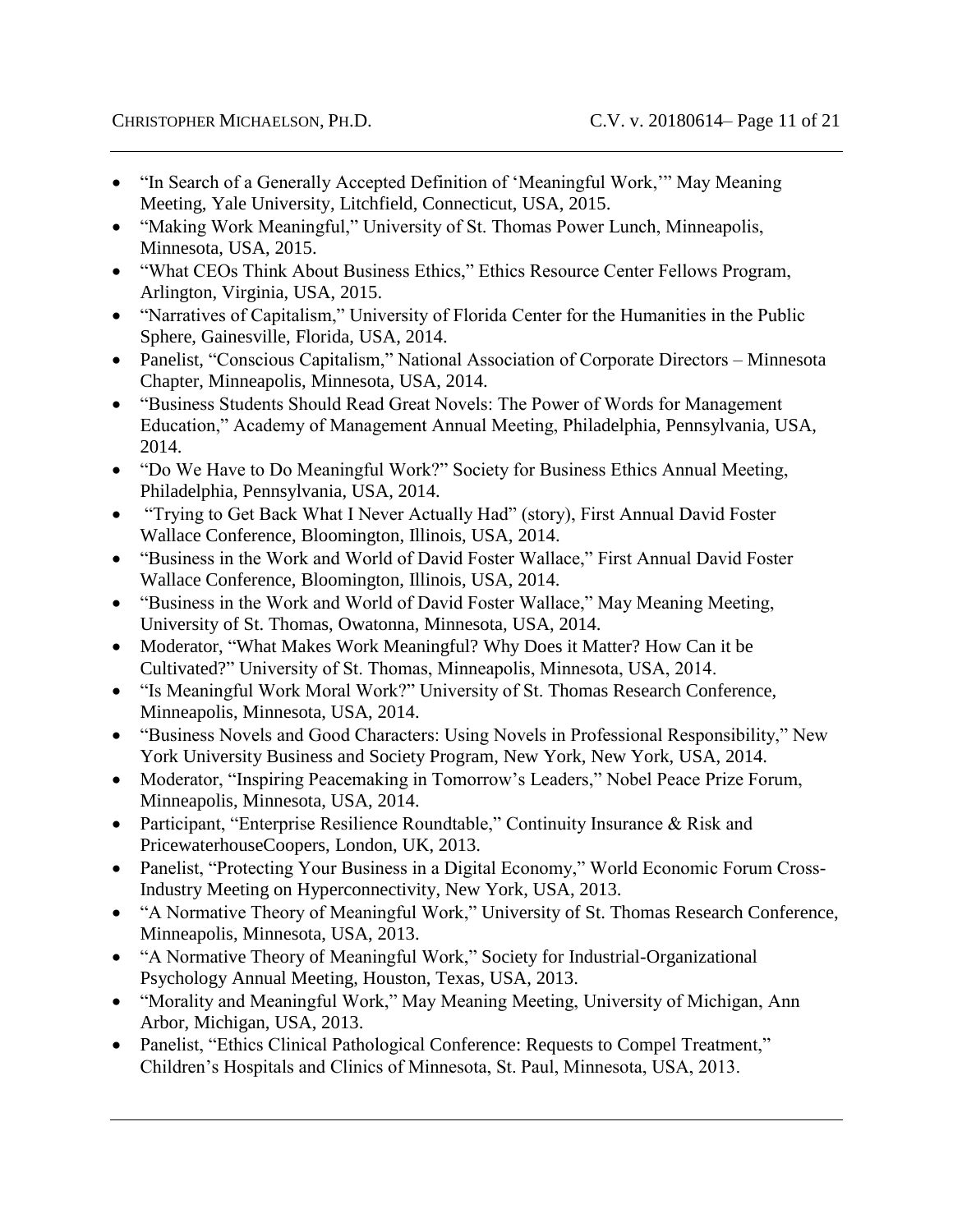- "Meaningful Work and Confucian Virtue," Society for Business Ethics Annual Meeting, Boston, USA, 2012.
- "The Rise of the Rest: The Competition for the World's Tallest Skyscraper and its Implications for Global Ethics and Economics", International Society for Business, Economics, and Ethics, Warsaw, Poland, 2012.
- "Economic Ethics in Literature and Film", New York University Stern School of Business Paduano Symposium, New York, USA, 2012.
- "Meaningful Work and the Meaning of Life", University of St. Thomas Research Presentation, St. Paul, USA, 2012.
- Panelist, Business Ethics Panel, Better Business Bureau Business Ethics Summit, Minneapolis, Minnesota, USA, 2012.
- Panelist, "The Hershey Company: Chocolate and Beyond", Center for Ethical Business Cultures, Minneapolis, Minnesota, USA, 2012.
- Panelist, "Doing Business in Europe", French-American Chamber of Commerce in Minnesota, Minneapolis, Minnesota, USA, 2012.
- Moderator, "Intersections in Ethics", University of St. Thomas, Minneapolis, Minnesota, USA, 2012.
- Table moderator, "Is Resource Scarcity in Manufacturing a Ticking Time Bomb?", PwC private event at World Economic Forum Annual Meeting, Davos, Switzerland, 2012.
- Panelist, "Ethics Clinical Pathological Conference: Cases on the Relationship of Treatment to Evidence", Children's Hospitals and Clinics of Minnesota, St. Paul, Minnesota, USA, 2012.
- Panelist, "Business Ethics from Two Perspectives", Institute of Internal Auditors Meeting, St. Paul, Minnesota, USA, 2011.
- Co-Moderator (with D. Koehn), "Employee Motivation in an Era of Downsizing", Ethics and Compliance Officer Association Meeting, Minneapolis, Minnesota, USA, 2011.
- "Moral Hazard and Pediatrics" (poster paper with D. Brunnquell), American Society for Bioethics and the Humanities Annual Meeting, Minneapolis, Minnesota, USA, 2011.
- Moderator, "Beyond the Bottom Line: Mobilizing the Power of Private Capital for Social and Financial Return", University of St. Thomas Symposium on Social Entrepreneurship, Minneapolis, Minnesota, USA, 2011.
- Co-Presenter (with D. Kangos), Global Environmental Management Initiative Climate Change Network Meeting, St. Paul, Minnesota, USA, 2011.
- Moderator, "On the Future of Natural Resources: How China's Demand Will Shape International Markets", PricewaterhouseCoopers Private Program at the World Economic Forum Annual Meeting of the New Champions, Dalian, China, 2011.
- Panelist and Co-Chair (with V. Gerde), "Business Operating in Extreme Environments", Academy of Management Annual Meeting, San Antonio, Texas, USA, 2011.
- "Is Moral Impartiality a Business Ethics Requirement?" Society for Business Ethics Annual Meeting, San Antonio, Texas, USA, 2011.
- Moderator, "The Nexus of Social Responsibility and Ethical Behavior", The Conference Board Corporate Citizenship and Sustainability Conference, Washington, DC, USA, 2011.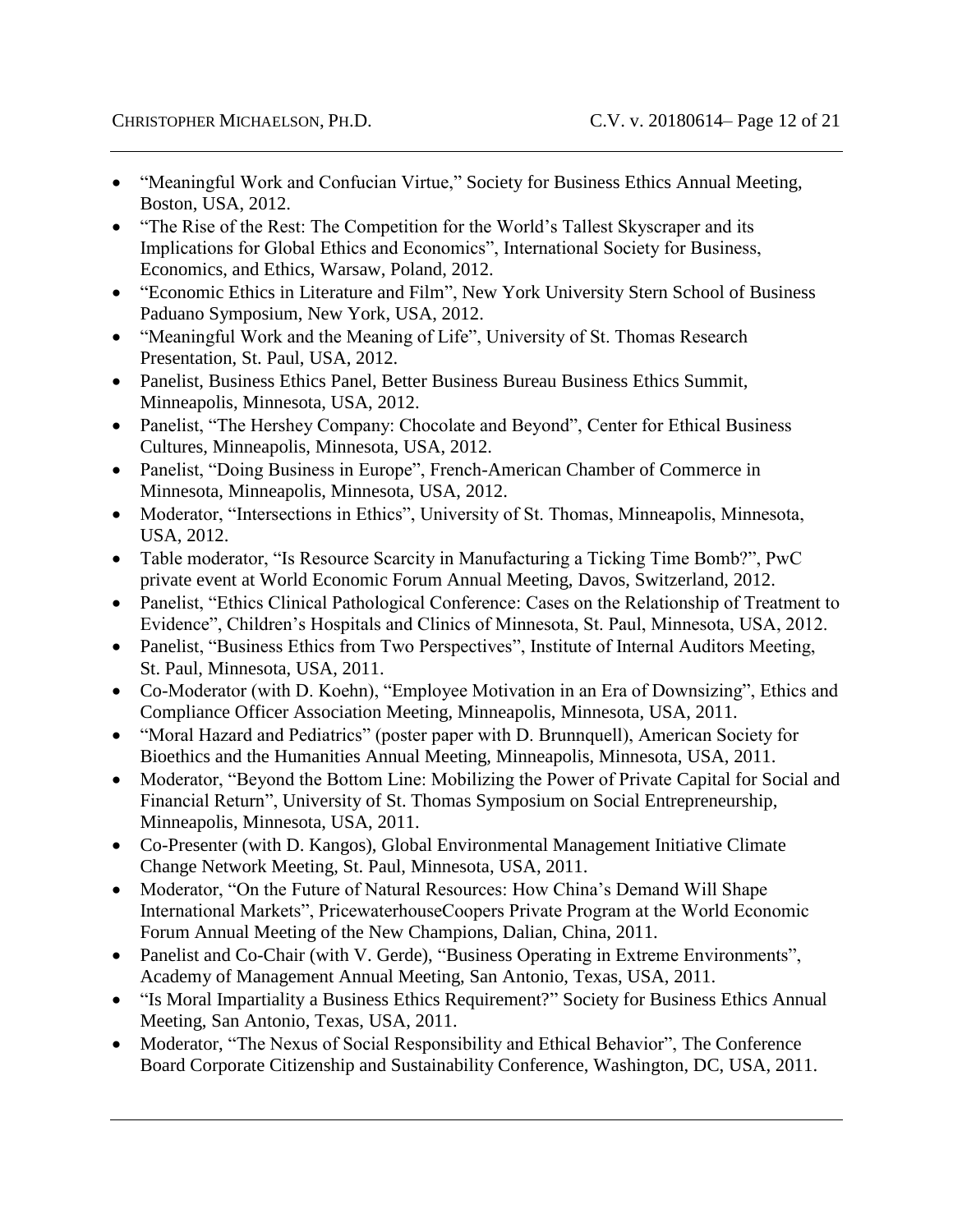- "Meaningful Work through the Lens of Literature", May Meaning Meeting, Brigham Young University, Sundance, Utah, USA, 2011.
- "Meaningful Work and Business Ethics", New York University Stern School of Business Paduano Symposium, New York, USA, 2011.
- "Stories of Meaningful Work", University of St. Thomas Research Presentation, Minneapolis, USA, 2011.
- "Reflections on Meaningful Work", Social Business The Norwegian and American Experiences, St. Olaf College, Northfield, Minnesota, USA, 2011.
- "Reading Leaders' Minds: The Idea of a Canon for 21st Century Global Capitalism", Third Shanghai International Conference, Center for Business Ethics, Shanghai Academy of Social Sciences, Shanghai, China, 2010.
- "The Capitalist Canon", Society for Business Ethics Annual Meeting, Montreal, Canada, 2010.
- Moderator, "Meaningful Work, the Meaning of Work, and Business Ethics", Society for Business Ethics Annual Meeting, Montreal, Canada, 2010.
- "Whose Responsibility is Meaningful Work?", Academy of Management Annual Meeting, Montreal, Canada, 2010.
- "Whose Responsibility is Meaningful Work?", 16th Annual Symposium on Ethics, Business, and Society, Barcelona, Spain, 2010.
- "Reading Leaders' Minds: The Capitalist Canon", New York University Stern School of Business Paduano Symposium, New York, USA, 2010.
- "The Capitalist Canon", University of St. Thomas Research Presentation, Minneapolis, USA, 2010.
- "Business and/as/of the Humanities", University of St. Thomas Aesthetics and Ethics Conference, Minneapolis, USA, 2009.
- "Meaningful Work and the Good Life: A Framework for Understanding Meaningful Work", Academy of Management Annual Meeting, Chicago, USA, 2009.
- Co-Moderator (with K. Glac), "What is a Good Answer to an Ethical Question?" Society for Business Ethics Annual Meeting, Chicago, USA, 2009.
- Moderator, "Inside the Boardroom", Minneapolis-St. Paul Business Journal, Minneapolis, USA, 2009.
- Speaker, "Short-Term Survival and Long-Term Performance", Center for Ethical Business Cultures and PricewaterhouseCoopers Executive Forum, Minneapolis, USA, 2009.
- "Teaching Meaningful Work: Philosophical Discussions on the Ethics of Career Choice," Society for Business Ethics Annual Meeting, Anaheim, USA, 2008.
- "Enterprise Risk Management: Aligning Design Principles to Organizational Goals," Infragard Conference, Bentonville, Arkansas, USA, 2008.
- Panelist, Society for Business Ethics Session, Central Division Meeting of the American Philosophical Association, Chicago, USA, 2008.
- "A Principles-Based Approach to Integrating Governance, Risk & Compliance," (with E. Tombaugh), Society of Corporate Compliance & Ethics Institute, New Orleans, USA, 2007.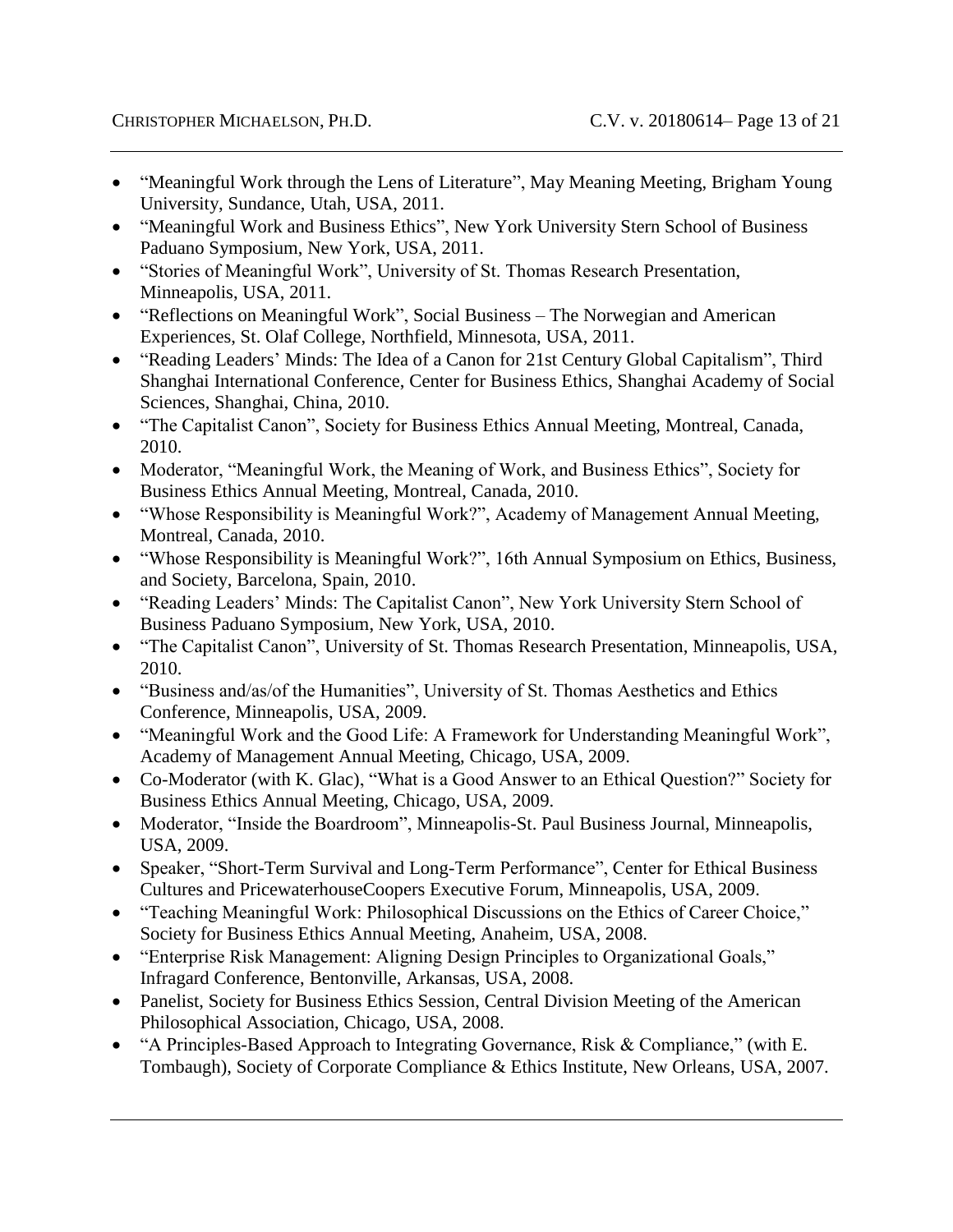- "Working Through Unthinkable Risks & Contingency Plans," *Treasury & Risk Management* Magazine Governance & Risk Conference, New York, USA, 2006.
- "Bringing the Power of Film to Business Ethics Research and Teaching," Academy of Management Annual Meeting, Atlanta, USA, 2006.
- "Bringing the Power of Film to Business Ethics Research and Teaching," Society for Business Ethics Annual Meeting, Atlanta, USA, 2006.
- "Executive Compensation and Moral Luck," Society for Business Ethics Annual Meeting, Atlanta, USA, 2006.
- "A Theory of Meaningful Work," May Meaning Meeting, University of Illinois, Champaign, Illinois, USA, 2006.
- "Business Ethics: A Fading Consensus?" University of Calgary, Calgary, Alberta, Canada, 2006.
- "Have You Read a Good Code Lately? Critical Theory, Codes of Ethics, and Management Practice," Association of Practical and Professional Ethics, Jacksonville, Florida, USA, 2006.
- "Purpose, Values, and Organizational Integrity," Twelfth Annual International Conference Promoting Business Ethics, New York, USA, 2005.
- Commentator, *Creating the Good Life* (J. O'Toole book discussion), Aspen Institute Business and Society Program, New York, USA, 2005.
- "Have You Read a Good Code Lately? Critical Theory, Codes of Ethics, and Management Practice," The Wharton School of the University of Pennsylvania, Philadelphia, USA, 2005.
- "'I Want Your Shower Time!' Drowning in Work and the Erosion of Life," Markkula Center Accountable Corporation Conference, Santa Clara, California, USA, 2005.
- "Ethics as a Compliance Requirement: The Illusion of Ethical Progress," Institute for Business & Professional Ethics conference, Chicago, USA, 2004.
- "Return on Investment" (poem), AcademyArts Exhibit, Annual Meeting of the Academy of Management, New Orleans, USA, 2004.
- "Challenging the Scholarship-Practice Divide in Business Ethics" (with M. Painter-Morland), Society for Business Ethics Annual Meeting, New Orleans, USA, 2004.
- Moderator, "Ethics/Compliance Program Assessment: What Can Be Measured, and What is 'Effective'?" Society for Business Ethics Annual Meeting, New Orleans, USA, 2004.
- "A Cantor's Prayer for Meaningful Work," Conference of the International Society for the Study of Work and Organizational Values, New Orleans, USA, 2004.
- Moderator and panelist, "Changes to the Sentencing Guidelines: Potential Impact on Codes and Culture", Conference of the International Center for Corporate Responsibility, Inc., New York, USA, 2004.
- "Business and Ethics After September 11," The Carlson School of the University of Minnesota, Conference on Ethics in the Financial Services after Sarbanes-Oxley, Minneapolis, USA, 2004.
- "A Cantor's Prayer: Meaningful Work and a Reason to Break Free," The Carol and Lawrence Zicklin Center for Business Ethics Research, The Wharton School of the University of Pennsylvania, Philadelphia, USA, 2003.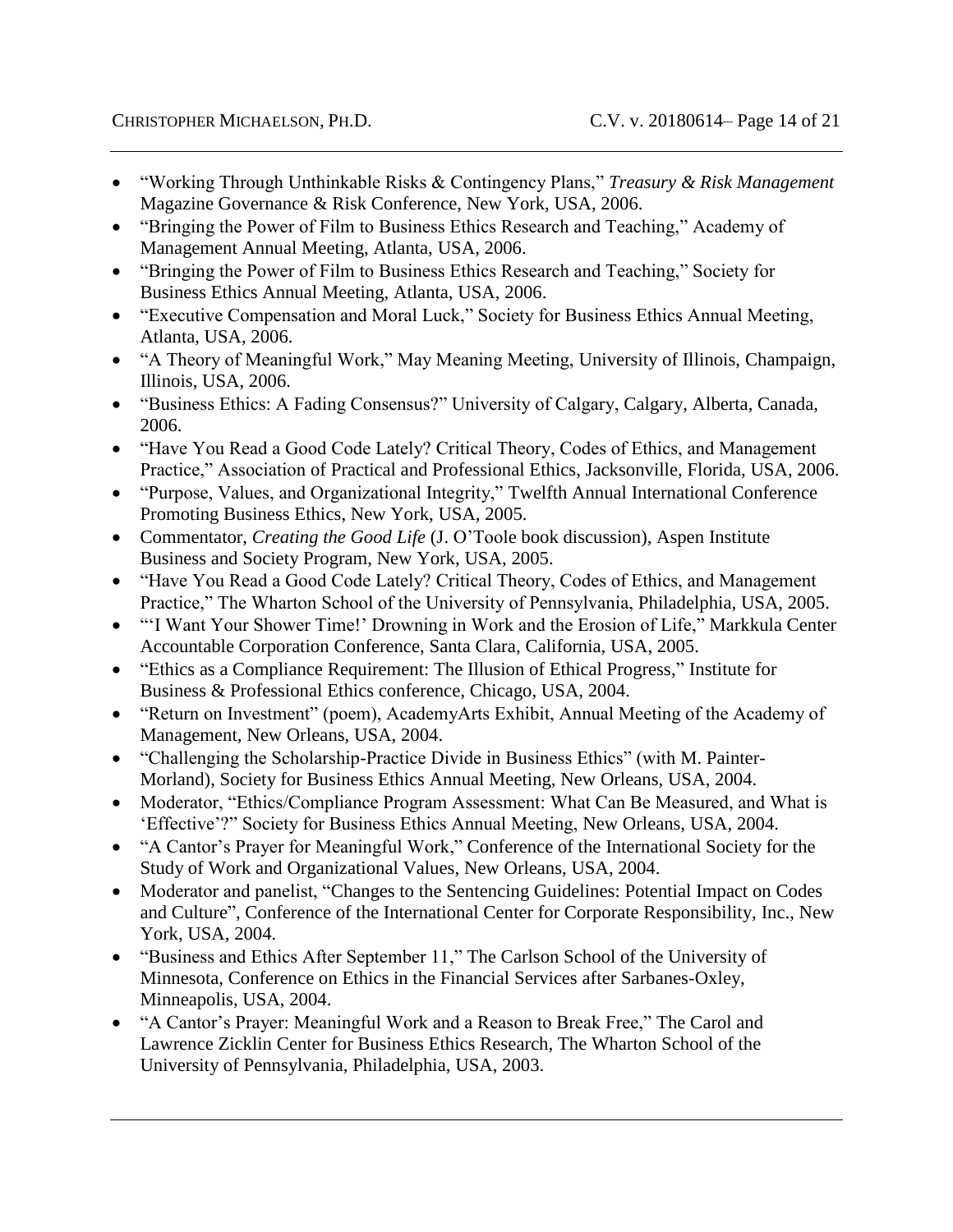- "If There is a Sense of Reality, There Must be a Sense of Possibility: Literature, Moral Imagination, and Business," Annual Meeting of the Society for Business Ethics, Seattle, USA, 2003.
- Coordinator and Moderator, Practitioner/Scholar Pre-Conference Session, Annual Meeting of the Society for Business Ethics, Seattle, USA, 2003.
- "If There is a Sense of Reality, There Must be a Sense of Possibility: Literature, Moral Imagination, and Business," The Carlson School of the University of Minnesota, Conference on Moral Imagination, Minneapolis, USA, 2003.
- "Ethics as a Compliance Requirement" (working title), The Wharton School of the University of Pennsylvania, Philadelphia, USA, 2003.
- Moderator, Panel on The Sarbanes-Oxley Act of 2002, The Wharton School of the University of Pennsylvania, Philadelphia, USA, 2003.
- "Ethics as a Compliance Requirement" (working title), Georgetown University, Washington, DC, USA, 2003.
- Co-facilitator (with L. Hartman), Discussion of Practitioner/Scholar Pre-Conference Session, Annual Meeting of the Society for Business Ethics, Denver, USA, 2002.
- Panelist, "Advising Corporate Clients in the Post-Enron Environment," Association of General Counsel, Charleston, South Carolina, USA, 2002.
- "Auditing Implications of e-Business and e-Markets," Information Systems Audit and Control Association Conference, Phoenix, USA, 2001 (with B. Trent).
- "Privacy Made Public: Practical, Technological, and Ethical Implications of New Regulations," Institute of Management Accountants Regional Conference, St. Augustine, Florida, USA, 2001.
- Moderator, "Ethics in Investment Management," PricewaterhouseCoopers LLP Lyceum Forum, Boston, USA, 2000.
- "Is Business Ethics Philosophy or Sophism?" European Business Ethics Network, Cambridge, England, 2000.
- "Ethics and the Bottom Line," Women's Economic Round Table, New York, USA, 2000.
- "Ethics on the Risk Management Continuum," The Conference Board Business Ethics Conference, New York, USA, 2000.
- Panelist, Minnesota Institute of Legal Education, "Role of the Board, Counsel and Auditors in the Development and Application of Ethical Conduct Policies," Minneapolis, USA, 1999.
- Panelist, "Ethics in Action," Institute of Management Accountants Annual Conference, Seattle, USA, 1999.
- Panelist, "Compliance, Ethics & the Trust Factor in the Mutual Fund Industry," National Investment Company Service Association, Boston, USA, 1999.
- "Ethics: Beyond the Bottom Line," Central States Accounting Research Conference, Manhattan, Kansas, USA, 1998.
- "Philosophy's Stylistic Retreat from the World," Society for Philosophy in the Contemporary World Conference, Estes Park, Colorado, USA, 1996.
- "Proust's Cold Room," Conference on Value Inquiry, Buffalo, New York, USA, 1996.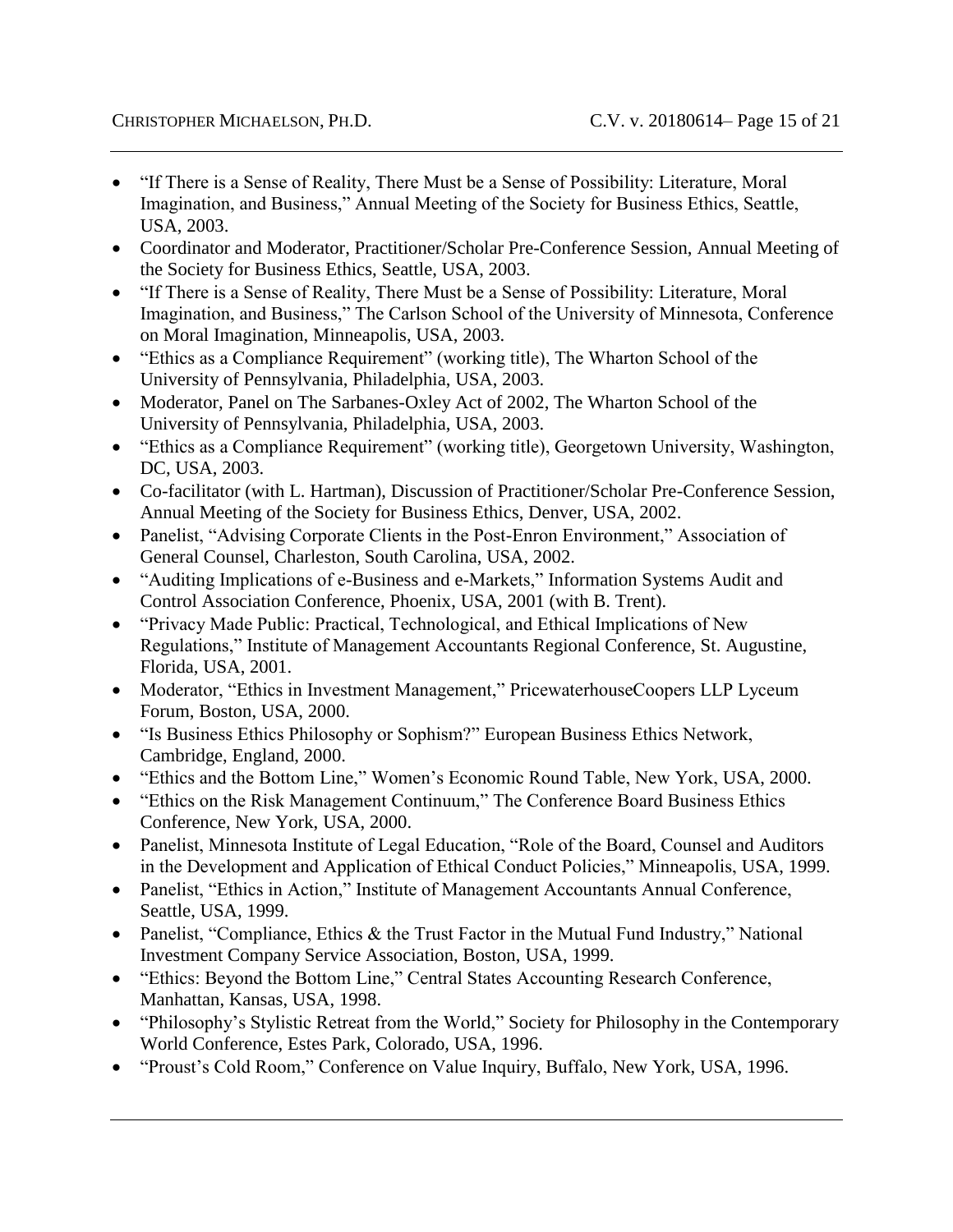#### **Teaching Experience**

#### *Academic experience:*

University of St. Thomas, Minneapolis-St. Paul, MN, David A. and Barbara Koch Distinguished Professor of Business Ethics and Social Responsibility, 2015-present; Associate Professor, 2012 present; Assistant Professor, 2008-2012; Adjunct Faculty, 2006-2008.

- Business Ethics (undergraduate core).
- Business Ethics (Part-Time MBA core).
- Business Ethics (Health Care MBA core).
- Compliance Programming (Joint Law/Business program in Organizational Ethics and Compliance core, face-to-face and online).
- Ethics and Leadership (Executive MBA core).
- Strategic Sustainability (Full-Time and Part-Time MBA elective).
- Sustainability in Business (Full-Time and Part-Time MBA elective).
- London Business Semester Co-Director, 2013.
- Coordinated monthly teaching meetings of the Business Ethics faculty, 2009-2012.
- Students won inaugural Nobel Peace Prize Forum Business Day Case Competition, 2013.
- Nominated for the Julie Hays Teaching Award, 2011, 2013, 2014, 2018 (winner, 2018).
- Nominated for the Susan Heckler Research Award, 2012, 2013, 2014, 2015, 2016, 2017, 2018.
- Executive MBA Professor of the Year Award, 2016.

Stern School of Business, New York University, New York, NY, Visiting Assistant Professor, 2005-2006; Adjunct Professor, 2006-present.

- Professional Responsibility (Full-Time MBA core).
- Professional Responsibility (Part-Time MBA core).
- Professional Responsibility & Leadership (undergraduate core).
- Corporate Governance (graduate elective).
- While at NYU, helped to develop the concept and proposal for the Paduano Symposium, a multi-disciplinary ethics research initiative that was launched in Fall 2007.

University of Minnesota, Carlson School of Business, Minneapolis, MN, Adjunct Senior Lecturer, 2008.

Ethical Environment of Business (Part-Time MBA core).

The Wharton School of the University of Pennsylvania, Philadelphia, PA, Visiting Lecturer, 2002-2005.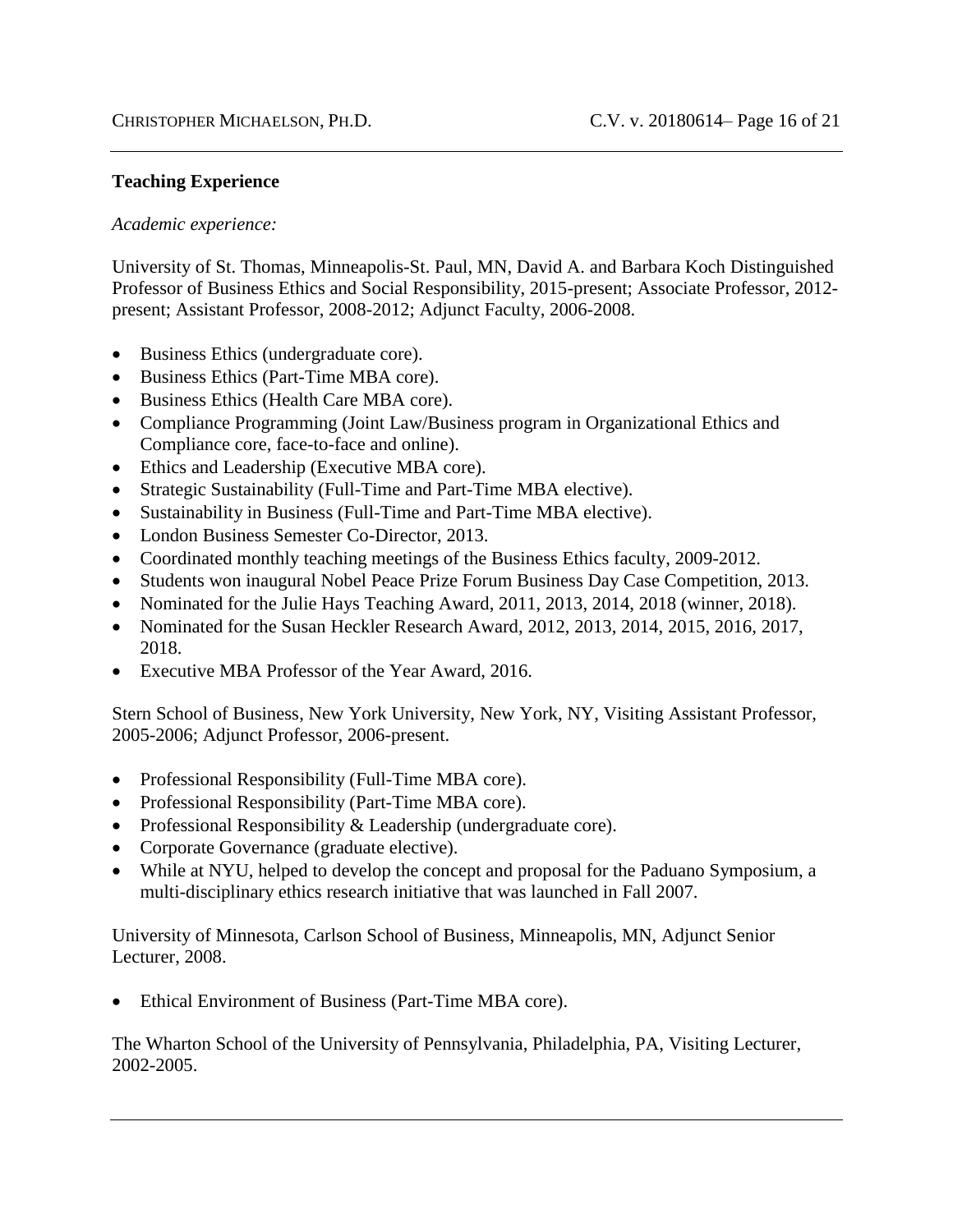- Corporate Responsibility and Ethics (undergraduate).
- Ethics and Management (MBA core).
- Business Ethics and Corporate Responsibility (graduate law and business seminar).
- While at Wharton, established the foundation for a research agreement between the codirector of the Wharton Risk Center and PricewaterhouseCoopers LLP.

*As a business advisor:*

PricewaterhouseCoopers LLP.

- Ethics CPE, Minneapolis, MN, 2016.
- Global Risk Consulting, Singapore, 2015.
- Ethics CPE (with Mike Eichenwald), Minneapolis, MN, 2015.
- Global Risk Consulting, Frankfurt, Germany, 2014.
- Resilience, London, England, 2014.
- Resilience, New York, NY, 2012.
- Sustainability Advisory University Training, Orlando, FL, 2008.
- Ethics and Compliance Advisory University Training, Orlando, FL, 2008.
- Retail & Consumer Ethics & Compliance Round Table, Various locations, 2006-2011.
- Governance, Risk & Compliance: Political Risk Advisory University Training, Orlando, FL, 2006.
- Political Risk Assessment, Paris, France, 2006.
- Political Risk Assessment, New York, NY, 2006.
- Governance, Risk & Compliance Advisory University Training, Orlando, FL, 2004.
- Accounting Symposium, Orlando, FL, 2004.
- Governance, Risk & Compliance Capability Training, New York, NY, 2004.
- Compliance Management Solutions Symposium, Washington, DC, 2000.
- Team Manager 3, Washington, DC, 2000.

Manhattan College, Bronx, NY, 2000.

Management Ethics (adult degree program).

Client training (various, 1998-2010).

*While a graduate student* (1992-1993, 1994-1997):

Hunter College of the City University of New York, NY; Laboratory Institute of Merchandising College, New York, NY; Marymount Manhattan College, New York, NY; University of Minnesota, Minneapolis, MN.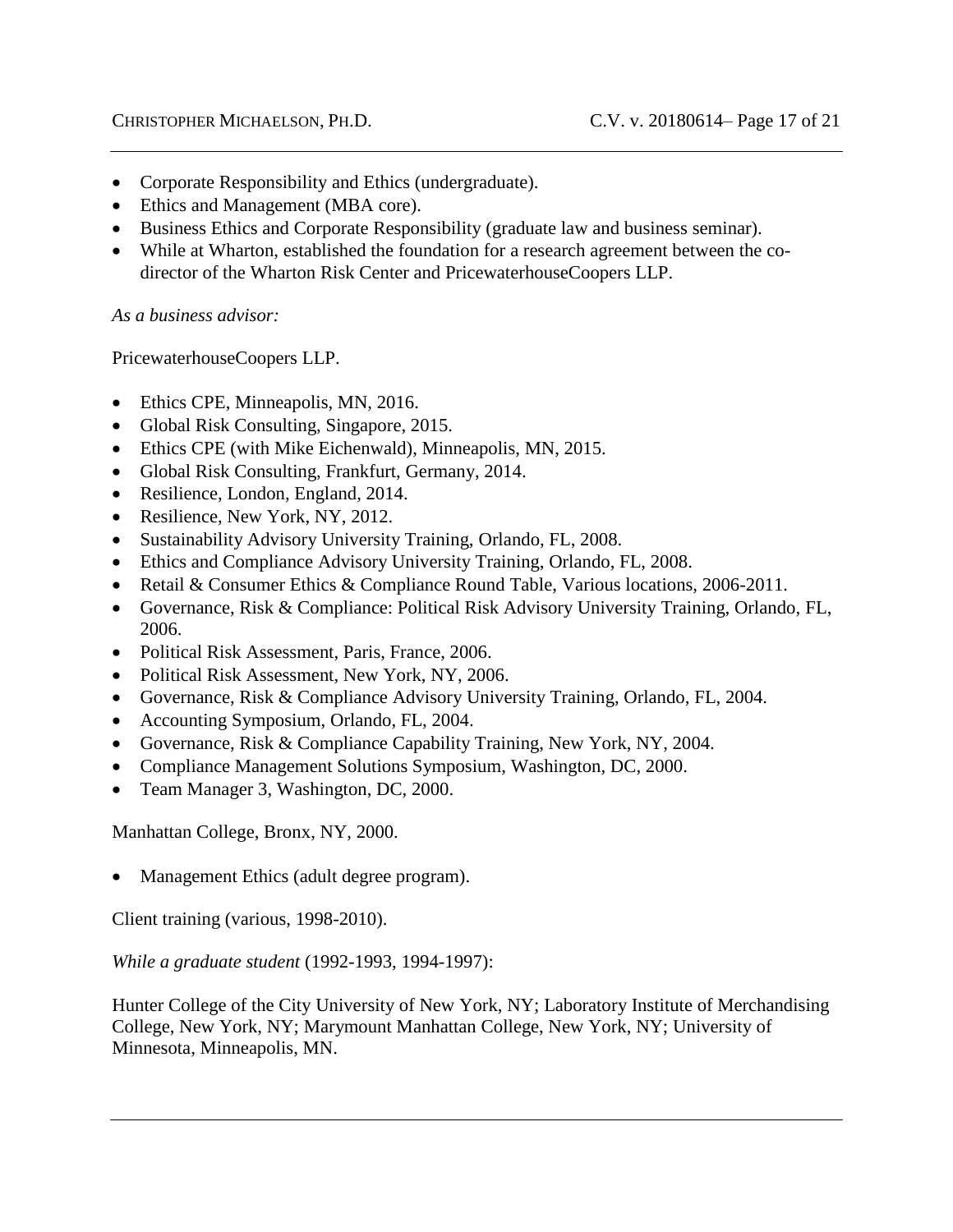- Ethics in Society
- History of Philosophy
- Introduction to Philosophy
- Map of Knowledge
- Critical Thinking

## **Non-Academic Experience**

PricewaterhouseCoopers, 1998-2016 (full-time 1998-2002; flexible work arrangement 2002- 2016) (New York, NY 1998-2006; Minneapolis, MN 2006-2016; London, 2013).

- 2011-2016, Director, Global Advisory, PricewaterhouseCoopers Int'l Ltd.
	- o Led Strategy & Risk Institute.
	- o Served as a member of author team, editorial team, and/or advisory team for ten editions of the Annual Global CEO Survey, 2007-2016.
	- o Founding co-executive editor of *Resilience* journal and blog.
	- o World Economic Forum relationship team (2006-2016), Strategy Officer (2012- 2015).
- 2004-2011, Director, US Advisory, PricewaterhouseCoopers LLP.
- 2000-2004, Senior Manager, US Advisory, PricewaterhouseCoopers LLP.
- 1998-2000, Manager, Global Risk Management Solutions, PricewaterhouseCoopers LLP.
- 1998, Senior Associate, Financial Advisory Services, Price Waterhouse LLP.
- Led or participated in methodology-building, including Purpose-Driven Transformation; Resilience; Political Risk; Governance, Risk & Compliance; Sarbanes-Oxley 404 Entity-Level Assessment; and Financial Disclosure Analysis.
- Assessed and developed governance, risk, and ethics and compliance management programs for clients, including *Fortune* 500 MNCs, government agencies, and multilateral financial institutions.
- Managed or supported a portfolio of firm-sponsored research and practice development efforts on purpose and values; crisis management; global risk; risk management and performance; political risk; and related issues with the academic and NGO communities.

Independent Consultant (various clients in business ethics and educational technology while a graduate student), New York, NY (1996-7).

National Education Association/National Foundation for the Improvement of Education: Program Associate, Washington, DC (1993-4).

# **Academic Service**

*Within the University of St. Thomas*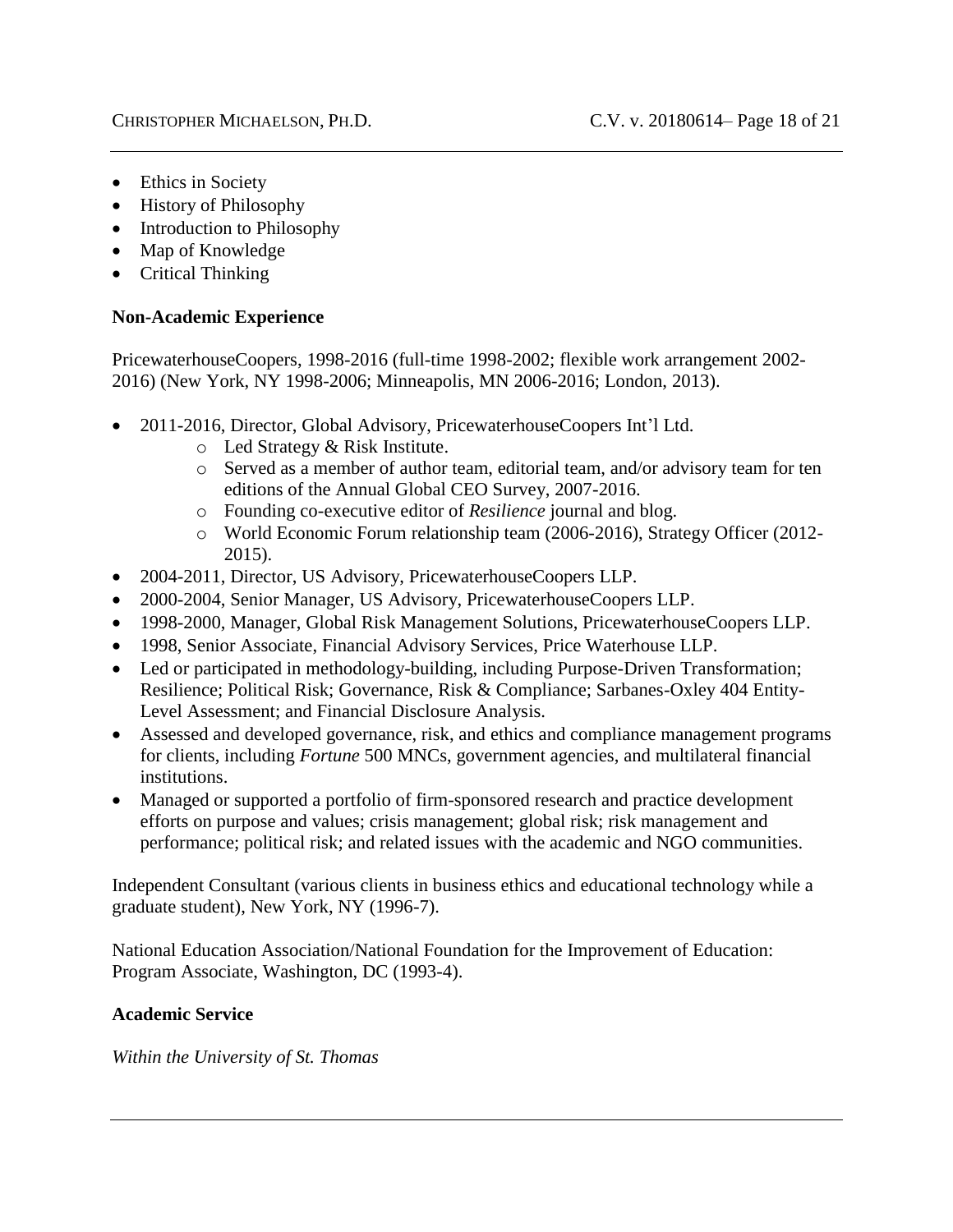- Research Director, Center for Principled Leadership, 2016-present.
- Co-Director, Certificate in Strategic Risk and Responsibility, 2016-present.
- Faculty Representative, Interfaith Council, 2016-present.
- Organizational Ethics and Compliance Program Steering Committee, 2016-present.
- Ashoka Changemaker Change Team, 2015-present.
- School of Law, Holloran Center for Ethical Leadership, Fellow, 2013-present.
- Global and Local Engagement Advisory Board, 2015-2016.
- Sustainability Curriculum Committee, 2012-2015.
- United Nations Principles for Responsible Management Education Ad Hoc Committee, 2012-2014.
- Global Business Education Task Force, 2011-2014.
- Net Impact MBA Chapter, Academic Co-Advisor, 2010-2016.
- Faculty advisor to undergraduate business majors, 2010-present.
- Opus College of Business, Part-Time MBA Program Curriculum Review Committee, 2010- 2011.
- Educational Policies and Practices Committee, Undergraduate Curriculum Committee, 2009- 2013 (Chair, 2010-2012).
- Opus College of Business, Strategic Planning Committee, 2009-present (Chair, 2012-2014).
- Ethics & Business Law Department, Business Ethics teaching group coordinator, 2009-2012.
- Opus College of Business, Executive MBA Assurance of Learning Committee, 2008-2009.

### *Outside of the University of St. Thomas*

- World Economic Forum Expert Network (arts and humanities), 2018-present.
- *Academy of Management Learning & Education*, Editorial Board Member, 2017-present.
- Academy of Management, Member, 2002-present (Outstanding Reviewer Award, 2015 (Management Education & Development Division).
- Editorial Board Member, Wiley *Encyclopedia of Management - Business Ethics Volume*, 2010-2014.
- Editorial Board Member, Sage *Encyclopedia of Business Ethics and Society*, 2007, 2016.
- Editorial Board Member, *Ethics in Film*, 2005-2010.
- International Society of Business Economics and Ethics, Secretary General, 2012-2016; Executive Committee Member, 2017-present.
- *Journal of Business Ethics*, Editorial Board Member, 2015-present, Section Editor: Humanities and Business Ethics, 2016-present.
- Modern Language Association Member, 2014-present.
- Net Impact Annual Meeting Host Committee, 2013-2014.
- Nobel Peace Prize Forum, Program Committee, 2011-2014.
- Society for Business Ethics, Member, 2002-present (Best Dissertation Committee, 2009- 2011 (Chair, 2011); Annual Meeting Program Committee, 2004; Scholar-Practitioner Program Coordinator, 2002, 2003).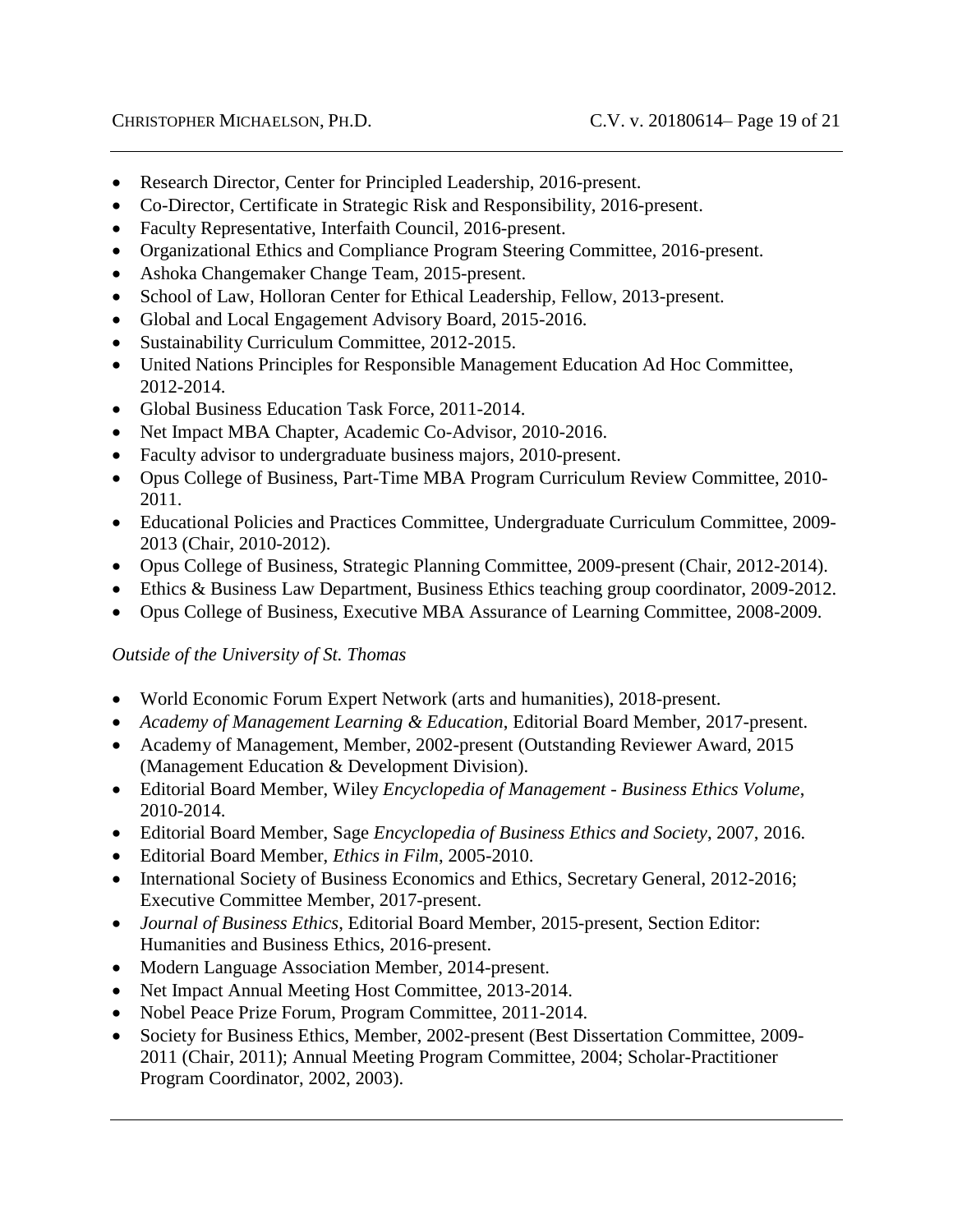- Wharton Ethics Program, The Wharton School of the University of Pennsylvania, 2002-5.
- American Philosophical Association Subcommittee on Nonacademic Careers, 2001-3.
- American Philosophical Association Graduate Student Affairs Task Force, 1999-2000.
- Ad hoc journal reviewer, *Academy of Management Journal, Academy of Management Review*, *Business Ethics Quarterly*, *Business and Professional Ethics Journal*, *Human Relations*, *Journal of Ethics in Technology*, *Journal of Management Inquiry*, *Journal of Value Inquiry*, *Project Management Journal*, and others.
- Ad hoc conference reviewer, Academy of Management, Society for Business Ethics.
- Volunteer faculty support for various student academic activities and competitions.

# **Other Selected Community Activities**

- British Tennis Membership, 2013-present.
- Children's Hospitals & Clinics of Minnesota, Ethics Committee, Member, 2008-2017 (Co-Chair, 2011-2013), Organizational Ethics Committee, Member, 2018-present.
- School Volunteer, Lake Harriet Upper School and Southwest High School.
- Temple Israel, Member, 2006-present (Board of Directors, 2015-present).
- United States Tennis Association, Member, 1979-1986, 2011-present.

## **Selected Past Professional and Community Activities**

- *Compliance Week* "Top Mind" honoree, 2016.
- Net Impact Annual Meeting Host Committee, 2013-2014.
- Inner City Tennis, Volunteer Coach, 2012-2015.
- United States Professional Tennis Association, Certified Member, 2012-2013.
- Ramsey Middle School Activities Committee, Member, 2012.
- World Economic Forum Annual Meeting of the New Champions, PricewaterhouseCoopers official delegation, Dalian, China, 2011.
- World Economic Forum Annual Meeting, PricewaterhouseCoopers representative in selected sessions (delegation staff), Davos-Klosters, Switzerland, 2011, 2012.
- World Economic Forum, Responsible Capitalism and the Role of Professional Services, Working Group Member, 2010-2012; Trust, Working Group Member, 2013-2014.
- Minnesota Corporate Social Responsibility Forum, Member, 2009-2012.
- Temple Israel Strategic Planning Committee (K-12 Education Working Group), 2009-2010.
- World Economic Forum, Arts & Culture Programme, Advisor, 2009-2010.
- University of Chicago Midwest Faculty Seminar on Global Capitalisms, 2010.
- Children's Hospitals & Clinics of Minnesota, Families as Partners, Volunteer, 2008-2009.
- Burroughs Community School Parent-Teacher Association, Member, 2006-2012.
- Wharton Risk Management Center, Advisory Committee, Member, 2005-2009.
- World Economic Forum Partners Advisory Group, PricewaterhouseCoopers Representative, 2006, 2007, 2008, 2009.